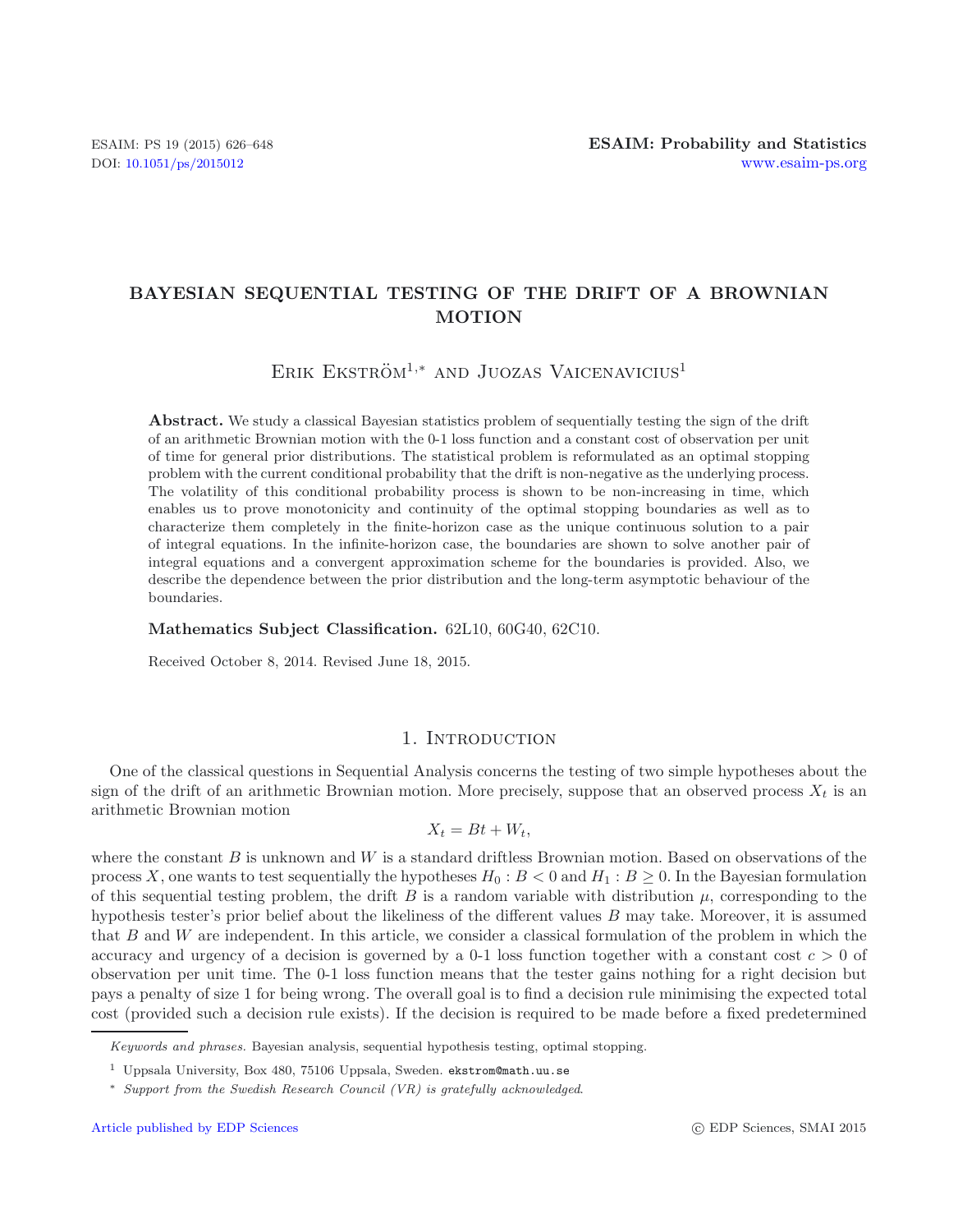time  $T > 0$ , the problem is said to have a finite horizon, and if there is no upper bound on the decision time, an infinite horizon.

In the classical literature [\[5\]](#page-22-0) by Chernoff and [\[2\]](#page-22-1) by Bather on Bayesian sequential testing procedures for the sign of a drift, the special case of a normal prior distribution is studied. While Bather considers the 0-1 loss function described above as well as a few other alternatives, Chernoff deals with a different penalty function, which equals the magnitude  $|B|$  of the error. In these papers, it is argued that the sequential analysis problem reduces to a free-boundary problem for a function of time and the current value of the observation process, but, as in the case of most time-dependent free-boundary problems, the free-boundary problem lacks an explicit solution. Instead, the focus of these and many follow-up articles in the area, including  $[3, 4, 6, 7, 15]$  $[3, 4, 6, 7, 15]$  $[3, 4, 6, 7, 15]$  $[3, 4, 6, 7, 15]$  $[3, 4, 6, 7, 15]$  $[3, 4, 6, 7, 15]$  $[3, 4, 6, 7, 15]$  $[3, 4, 6, 7, 15]$  $[3, 4, 6, 7, 15]$  $[3, 4, 6, 7, 15]$  to mention a few, is on asymptotic approximations for optimal stopping boundaries (for more references, see the survey article [\[16](#page-22-7)]). Only recently, [\[22\]](#page-22-8) has characterised the optimal stopping boundaries for the original Chernoff's problem in terms of an integral equation, which can be solved numerically.

In [\[21\]](#page-22-9), the sequential testing problem is solved explicitly for a two-point prior distribution by utilising the connection with a time-homogeneous free-boundary problem. Notably, the natural spatial variable in this freeboundary problem is not the value of the observation process, but the conditional probability of the drift taking one of the two possible values (since there is a one-to-one correspondence between these two processes at each fixed time, the free-boundary problem could be transformed into one based on the observation process instead, but that formulation would introduce time-dependencies and thus make the explicit solution more difficult to find).

The fact that the problem can be solved in a very special case of a two-point prior, raises a natural question – can the sequential testing problem be solved for a more general prior distribution? In this article, we investigate the sequential testing problem under a general prior distribution. Since this introduces time-dependencies in the problem, there is generally no hope for explicit solutions. Nevertheless, additional structure is found, which enables us to arrive at a fairly satisfactory answer.

To explain in some further detail, following standard arguments, the statistical problem is shown to admit an equivalent formulation as an optimal stopping problem, which we study to characterise optimal decision rules. The underlying process of the optimal stopping problem is chosen to be the current probability, conditional on observations of  $X$ , that the drift is non-negative, *i.e.* 

$$
\Pi_t := \mathbb{P}(B \ge 0 | \mathcal{F}_t^X).
$$

The pay-off function of the associated optimal stopping problem is then concave in  $\Pi$ , so general results about preservation of concavity for optimal stopping problems may be employed to derive structural properties of the continuation region. Moreover, the volatility of the underlying process  $\Pi$  can be shown to be decreasing in time (except for the two-point distribution discussed above, in which case it is constant). These important facts allow us to show that the optimal stopping boundaries are monotone, so techniques from the theory of free-boundary problems with monotone boundaries can be applied. In particular, the monotonicity of the boundaries enables us to prove the smooth-fit condition and the continuity of the boundaries, as well as to study the corresponding integral equations. In the finite-horizon case, we characterise the optimal boundaries as a unique continuous solution to a pair of integral equations. In the infinite-horizon case, the situation turns out to be more subtle. The boundaries are shown to solve another pair of integral equations, but whether the system admits a unique solution remains unanswered. Instead, we provide a converging approximation scheme for the optimal stopping boundaries, establishing that the optimal boundaries of the finite-horizon problem converge pointwise to the optimal boundaries of the infinite-horizon problem. Also, we determine the long-term asymptotes of the boundaries and describe their dependence on the prior distribution.

From a technical perspective, we tackle a number of issues stemming from the infinite-dimensionality of the parameter space of the underlying process  $\Pi$ , the particular form of the unbounded payoff function, as well as the presence of time-dependent infinite-horizon boundaries. Filtering and analytic techniques are used to understand the behaviour of the conditional probability  $\Pi$ , with a particular focus on the properties that are invariant under any prior distribution. Also, the generality of the prior makes the verification of the smooth-fit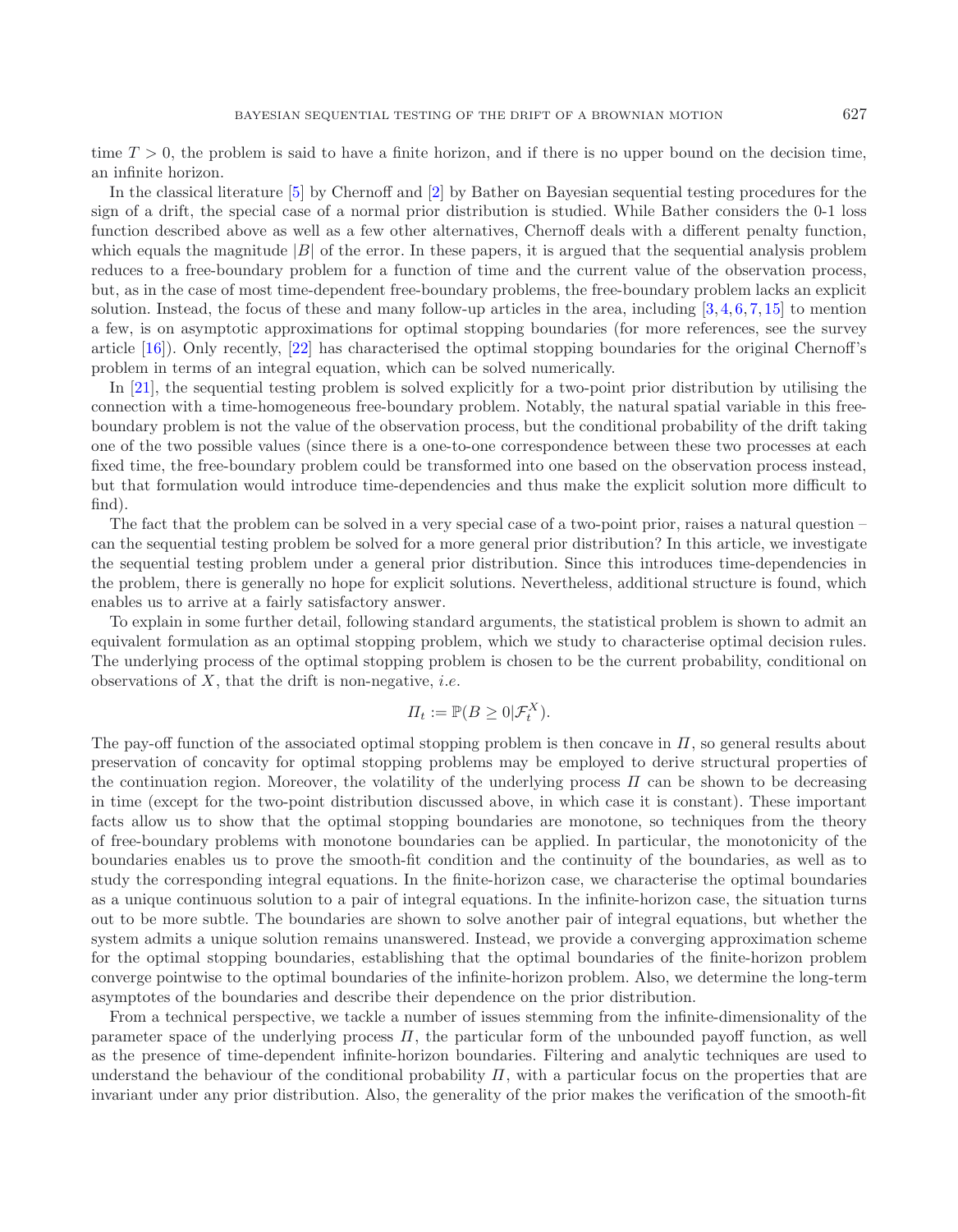condition more involved than in standard situations. Moreover, the specific form of the payoff function with the additive unbounded time term requires some additional effort to prove optimality of the hitting time in the infinite-horizon case. Our approach to approximate the optimal infinite-horizon boundaries could possibly be utilised in other similar situations.

Although we manage to solve this classical sequential hypothesis testing problem for the sign of the drift of a Brownian motion in the general prior case, further generalisations appear to be challenging. The assumption that the observation process is a Brownian motion gives a Markovian structure to the problem in the sense that the posterior distribution then only depends on the current value of the observation process. In contrast, if the observation process was a more general diffusion process, possibly involving time and level-dependent coefficients, then the posterior distribution of the drift would depend on the whole observation path, and thus our one-dimensional Markovian structure would be lost. Another noticeable limitation is the fixed 0-1 loss function, which allows us to use a convenient process  $\Pi$  as the underlying diffusion. For more general loss functions, the natural process to express the stopping problem in terms of is the underlying observation process itself. However, then the corresponding boundaries are not necessarily monotone, so the corresponding free-boundary problem is less tractable. For Chernoff's loss function and the particular case of a normal prior distribution,  $[22]$  finds an appropriate scaling and time-change of X in that the transformation guarantees the monotonicity of the corresponding stopping boundaries. The extension to more general prior distributions and other loss functions remains an important and challenging open problem.

The paper is organised as follows. In Section [2,](#page-2-0) the sequential testing problem is formulated and reduced to an optimal stopping problem. In Section [3,](#page-3-0) filtering techniques are applied to find an expression for  $\Pi$  in terms of the observation process  $X$ , and its dynamics in terms of the innovation process are determined. We also study the volatility function of  $\Pi$ , and it is shown that this function is non-increasing in time. In Section [4,](#page-10-0) the optimal stopping problem is studied together with the corresponding free-boundary problem, and it is shown that the optimal stopping boundaries are continuous. In Section [5,](#page-16-0) integral equations for the boundaries are determined, and uniqueness of solutions is established in the finite-horizon case. The long-term asymptotic behaviour of the infinite-horizon boundaries is presented in Section [6.](#page-18-0) Finally, Section [7](#page-21-0) is devoted to a special case of the normal prior distribution.

# 2. Problem formulation and reduction to an optimal stopping problem

<span id="page-2-0"></span>Let  $(\Omega, \mathbb{P}, \mathcal{F})$  be a complete probability space supporting a Brownian motion W and a random variable B with distribution  $\mu$  such that W and B are independent. Define

$$
X_t = Bt + W_t.
$$

Writing  $\mathbb{F}^X = \left\{ \mathcal{F}^X_t \right\}_{t \geq 0}$  for the filtration generated by the process X and the null sets in  $\mathcal{F}$ , our goal is to find a pair  $(\tau, d)$  consisting of an  $\mathbb{F}^X$ -stopping time  $\tau$  and an  $\mathcal{F}^X_\tau$ -measurable decision rule  $d : \Omega \to \{0, 1\}$ , indicating which of the hypotheses  $H_0 : B < 0$  or  $H_1 : B \ge 0$  to accept, in order to minimise the Bayes's risk

$$
R(\tau, d) := \mathbb{E}[\mathbb{1}_{\{d=1, B<0\}}] + \mathbb{E}[\mathbb{1}_{\{d=0, B\geq 0\}}] + c\mathbb{E}[\tau].
$$

Since d is  $\mathcal{F}^X_\tau$ -measurable, we have

$$
R(\tau, d) = \mathbb{E}\left[\mathbb{E}\left[\mathbb{1}_{\{B<0\}}|\mathcal{F}^X_\tau\right]\mathbb{1}_{\{d=1\}} + \mathbb{E}\left[\mathbb{1}_{\{B\geq 0\}}|\mathcal{F}^X_\tau\right]\mathbb{1}_{\{d=0\}} + c\tau\right],\tag{2.1}
$$

which shows that, at a given stopping time  $\tau$ , the decision rule

$$
d = \begin{cases} 1 & \text{if } \mathbb{P}\left(B \ge 0 | \mathcal{F}_{\tau}^{X}\right) \ge \mathbb{P}\left(B < 0 | \mathcal{F}_{\tau}^{X}\right), \\ 0 & \text{otherwise} \end{cases}
$$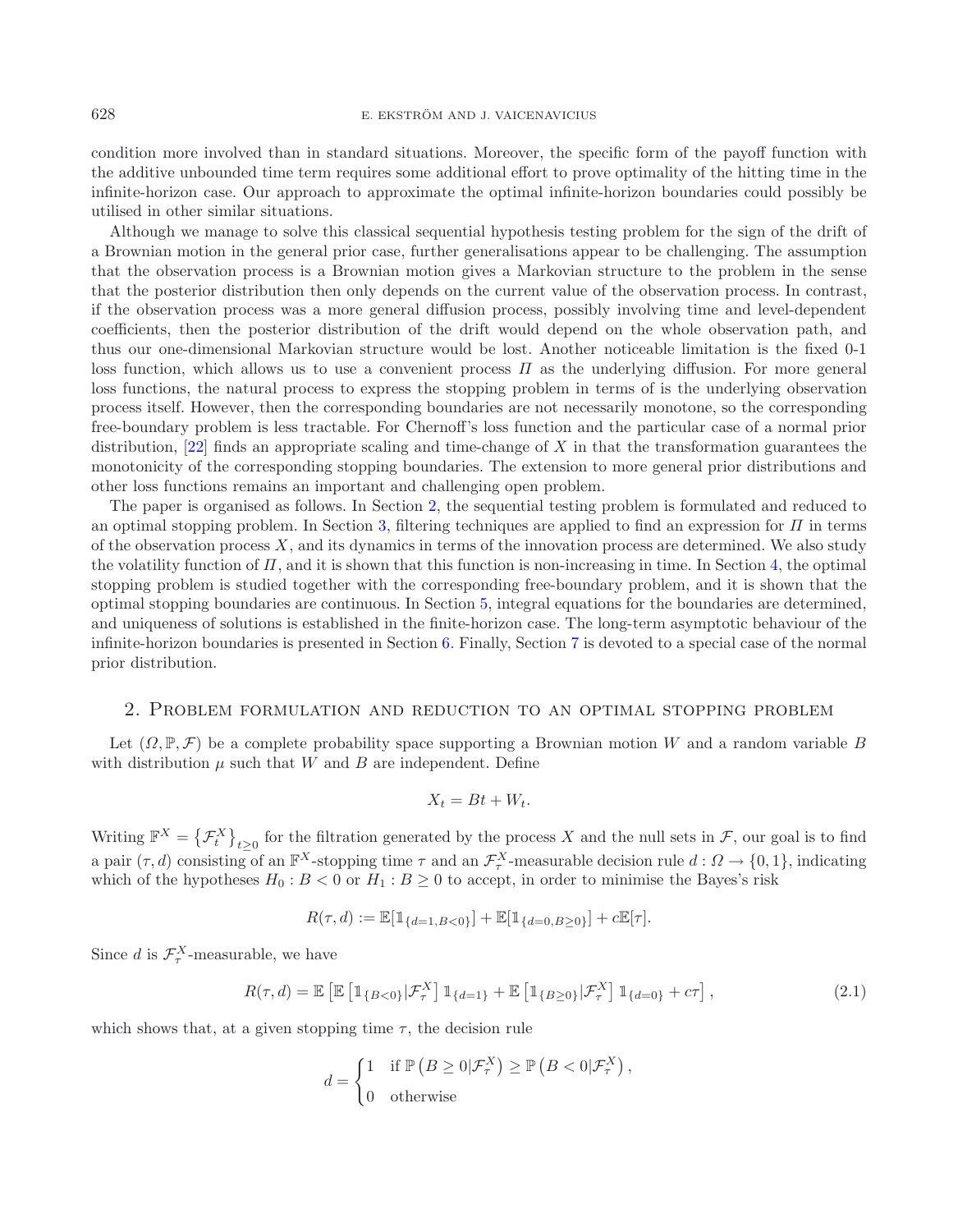is optimal. Consequently, writing

$$
\Pi_t := \mathbb{P}(B \ge 0 | \mathcal{F}_t^X),
$$

the sequential testing problem [\(2\)](#page-2-0) reduces to an optimal stopping problem

$$
V = \inf_{\tau \in \mathcal{T}} \mathbb{E}[g(\Pi_{\tau}) + c\tau],\tag{2.2}
$$

where  $g(\pi) = \pi \wedge (1 - \pi)$  and T denotes the set of  $\mathbb{F}^{X}$ -stopping times. We also consider the same sequential testing problem but with a finite horizon  $T < \infty$ . The corresponding optimal stopping problem is then

$$
V^T = \inf_{\tau \in \mathcal{T}^T} \mathbb{E}[g(\Pi_\tau) + c\tau],
$$

<span id="page-3-2"></span>where  $\mathcal{T}^T = \{ \tau \in \mathcal{T} : \tau \leq T \}.$ 

**Remark 2.1.** By translation, our study readily extends to testing the hypotheses  $H_0: B < \theta$  and  $H_1: B \ge \theta$ for any given  $\theta \in \mathbb{R}$ . The methods also extend to the case when the two types of possible errors are associated with different costs, *i.e.* when

$$
R(\tau, d) = a \mathbb{E}[\mathbb{1}_{\{d=1, B<0\}}] + b \mathbb{E}[\mathbb{1}_{\{d=0, B\geq 0\}}] + c \mathbb{E}[\tau]
$$

for constants  $a > 0$  and  $b > 0$  with  $a \neq b$ . For simplicity of the presentation, however, we assume throughout the article that  $\theta = 0$  and  $a = b = 1$ .

Note that in the cases when  $\mu((-\infty,0)) = 0$  or  $\mu([0,\infty)) = 0$ , the sequential testing problem becomes trivial as we can make the correct statement about the sign of the drift at time zero. Hence, from now onwards, we always assume that

<span id="page-3-3"></span>
$$
0 < \mu([0, \infty)) < 1. \tag{2.3}
$$

# 3. Conditional probability of non-negative drift

<span id="page-3-0"></span>In this section, we derive a filtering equation for the distribution of B conditional on the observations of X, which is then applied to prove some elementary results concerning the conditional distribution of the sign of B. We also show that there is an explicit one-to-one correspondence between  $\Pi$  and the observation process X at each fixed time, and we determine the dynamics of X and  $\Pi$  in terms of the innovation process.

### <span id="page-3-1"></span>**3.1. Filtering of the unknown drift**

**Proposition 3.1.** *Assume that*  $q : \mathbb{R} \to \mathbb{R}$  *satisfies*  $\int_{\mathbb{R}} |q(b)| \mu(db) < \infty$ *. Then* 

$$
\mathbb{E}\left[q(B)|\mathcal{F}_t^X\right] = \frac{\int_{\mathbb{R}} q(b)e^{bX_t - b^2t/2}\mu(\mathrm{d}b)}{\int_{\mathbb{R}} e^{bX_t - b^2t/2}\mu(\mathrm{d}b)}\tag{3.1}
$$

*for any*  $t > 0$ *.* 

*Proof.* The proof is based on standard methods in filtering theory, see e.g.  $([1],$  $([1],$  $([1],$  Sect. 3.3), yet we include it for completeness. First define an enlarged filtration  $\mathbb{G} = {\mathcal{G}_t}_{0 \le t < \infty}$  as the completion of  ${\{\sigma(B, W_s : 0 \le s \le t)\}}_{0 \le t < \infty}$ . Clearly,  $\mathcal{F}_t^X \subseteq \mathcal{G}_t$  for any  $t \ge 0$ , so G is an enlargement of  $\mathbb{F}^X$ . Observing that  $Z_t := e^{-BW_t-B^2t/2}$  is a G-martingale, we define a new probability measure  $\mathbb{P}_*$  on the restriction  $(\Omega, \mathcal{G}_T)$ for some large enough  $T$  by

$$
\frac{\mathrm{d}\mathbb{P}_*}{\mathrm{d}\mathbb{P}}|_{\mathcal{G}_T}:=Z_T.
$$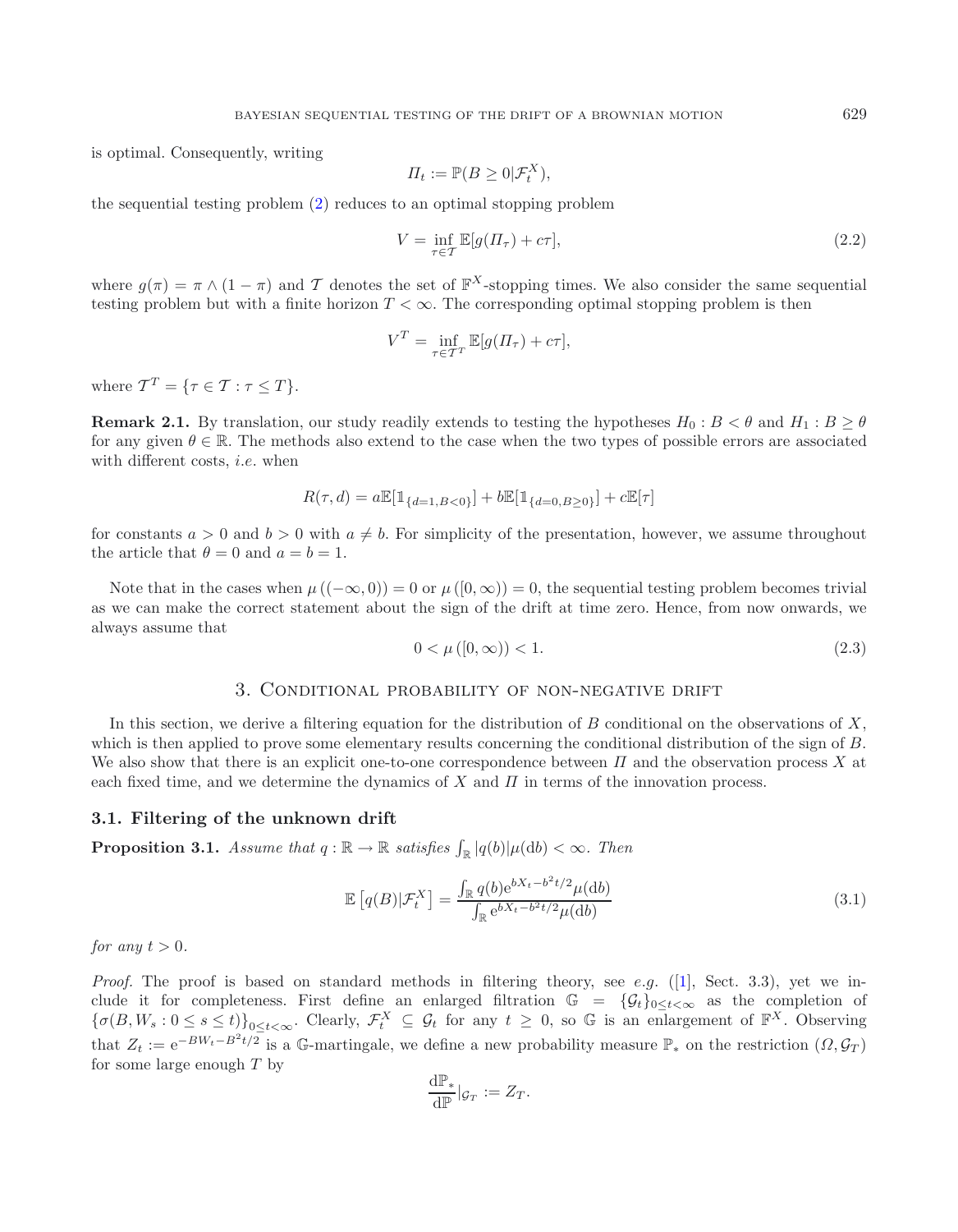It can be shown that under  $\mathbb{P}_*$ ,  $X_t$  is a Brownian motion independent of  $\mathcal{G}_0$  and therefore also of B and that the law of B is  $\mu$  (see [\[1\]](#page-22-10), Prop. 3.13). Thus Bayes's rule (cf., for example, [\[17\]](#page-22-11)) gives that

<span id="page-4-2"></span>
$$
\mathbb{E}\left[q(B)|\mathcal{F}_t^X\right] = \frac{\mathbb{E}_*\left[q(B)/Z_t|\mathcal{F}_t^X\right]}{\mathbb{E}_*\left[1/Z_t|\mathcal{F}_t^X\right]} = \frac{\int_{\mathbb{R}} q(b)e^{bX_t - b^2t/2}\mu(\mathrm{d}b)}{\int_{\mathbb{R}} e^{bX_t - b^2t/2}\mu(\mathrm{d}b)}
$$

<span id="page-4-4"></span>for  $t > 0$  and for any function  $q : \mathbb{R} \to \mathbb{R}$  with  $\int_{\mathbb{R}} |q(b)| \mu(\mathrm{d}b) < \infty$ .

# **3.2. Conditional probability of non-negative drift**

According to Proposition [3.1,](#page-3-1)

$$
\Pi_t = \mathbb{E}\left[\mathbb{1}_{[0,\infty)}(B)|\mathcal{F}_t^X\right] = \pi(t, X_t),
$$

<span id="page-4-0"></span>where the function  $\pi(t, x) : (0, \infty) \times \mathbb{R} \to (0, 1)$  is given by

$$
\pi(t,x) := \frac{\int_{[0,\infty)} e^{bx - b^2 t/2} \mu(\mathrm{d}b)}{\int_{\mathbb{R}} e^{bx - b^2 t/2} \mu(\mathrm{d}b)}.
$$
\n(3.2)

Denoting by

$$
\mu_{t,x}(\mathrm{d}b) := \frac{\mathrm{e}^{bx - \frac{b^2}{2}t} \mu(\mathrm{d}b)}{\int_{\mathbb{R}} \mathrm{e}^{bx - \frac{b^2}{2}t} \mu(\mathrm{d}b)}\tag{3.3}
$$

the distribution of B at time t conditional on  $X_t = x$ , we thus have

<span id="page-4-5"></span><span id="page-4-3"></span>
$$
\pi(t,x) = \int_{[0,\infty)} \mu_{t,x}(\mathrm{d}b).
$$

<span id="page-4-1"></span>**Proposition 3.2.** *Assume that*  $q : \mathbb{R} \to \mathbb{R}$  *is non-decreasing and satisfies*  $\int_{\mathbb{R}} |q(b)| \mu(db) < \infty$ *. Then the function* 

$$
u(t,x) := \frac{\int_{\mathbb{R}} q(b)e^{bx - b^2t/2} \mu(\mathrm{d}b)}{\int_{\mathbb{R}} e^{bx - b^2t/2} \mu(\mathrm{d}b)} = \int_{\mathbb{R}} q(b) \mu_{t,x}(\mathrm{d}b)
$$
(3.4)

*is non-decreasing in* x for any fixed  $t > 0$ .

*Proof.* We will prove the claim by showing that  $u(t, \cdot)$  is differentiable with a non-negative derivative on R. By a standard differentiation lemma (see, for example, [\[14](#page-22-12)], Thm. 6.28), both the numerator and the denominator in  $(3.4)$  are differentiable with respect to x with their derivatives obtained by differentiating under the integral sign. Thus the derivative of u with respect to the second argument x is given by

$$
\partial_2 u(t,x) = \int_{\mathbb{R}} q(b) b\mu_{t,x}(\mathrm{d}b) - \int_{\mathbb{R}} q(b)\mu_{t,x}(\mathrm{d}b) \int_{\mathbb{R}} b\mu_{t,x}(\mathrm{d}b)
$$
  
=  $\mathbb{E}_{t,x} [q(B)B] - \mathbb{E}_{t,x} [q(B)] \mathbb{E}_{t,x} [B],$  (3.5)

 $\Box$ 

where  $\mathbb{E}_{t,x}$  is the expectation operator under the probability measure  $\mathbb{P}_{t,x}(\cdot) := \mathbb{P}(\cdot|X_t = x)$ . Since

$$
\mathbb{E}_{t,x}[q(B)B] - \mathbb{E}_{t,x}[q(B)]\,\mathbb{E}_{t,x}[B] = \mathbb{E}_{t,x}[(B - \mathbb{E}_{t,x}[B])(q(B) - q(\mathbb{E}_{t,x}[B]))] \geq 0,\tag{3.6}
$$

<span id="page-4-6"></span>this finishes the proof.

**Corollary 3.3.** *Let*  $a \in \mathbb{R}$  *and*  $t > 0$ *. Then* 

(1)  $\mathbb{P}(B > a | X_t = x)$  *is non-decreasing in* x,

(2)  $\mathbb{P}(B < a \mid X_t = x)$  *is non-increasing in x*.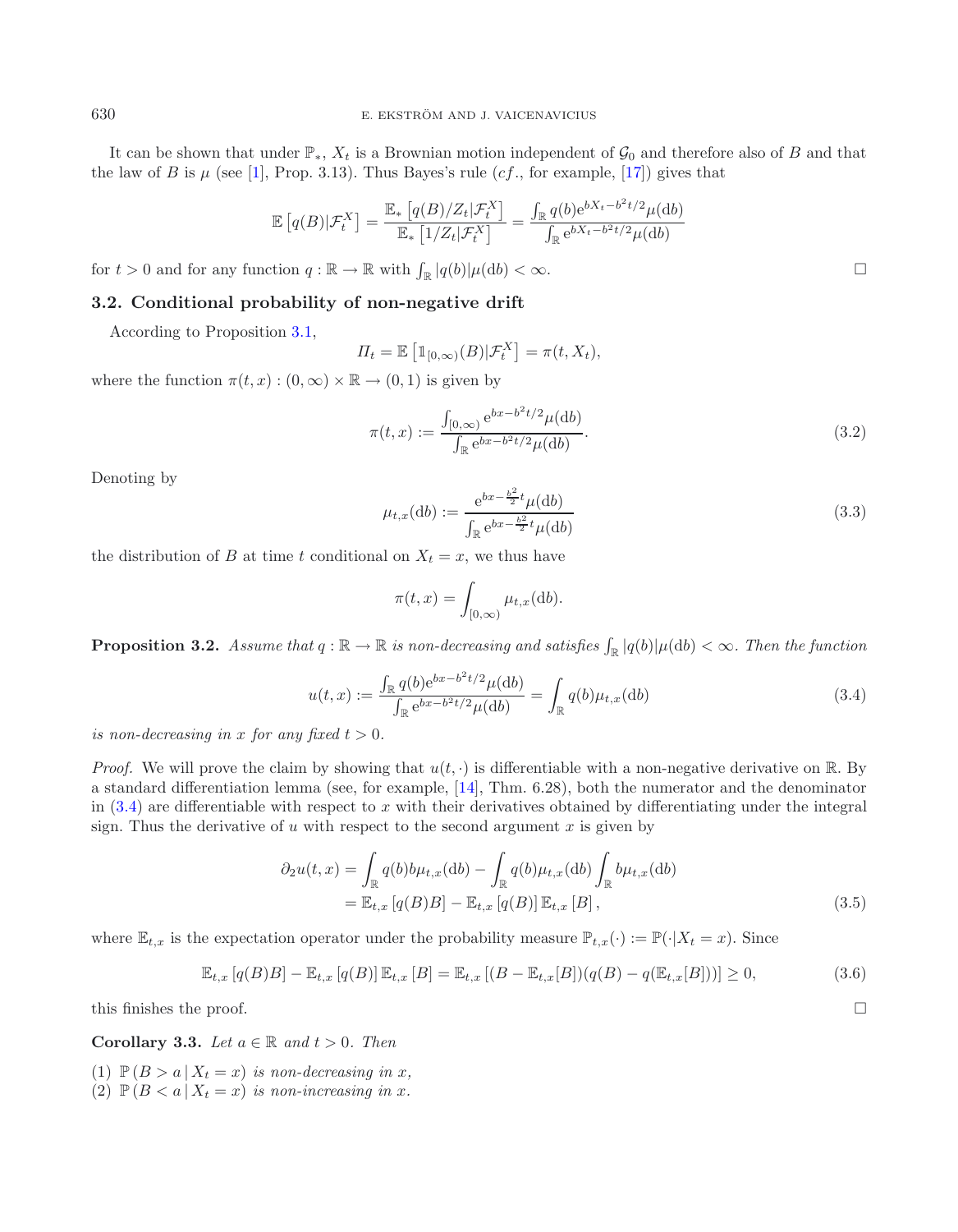*Proof.* The first claim follows by applying Proposition [3.2](#page-4-1) to the function  $q(b)=1_{(a,\infty)}(b)$ . The second claim follows from  $\mathbb{P}(B \le a | X_t = x) = 1 - \mathbb{P}(B \ge a | X_t = x)$  and by applying Proposition [3.2](#page-4-1) to the function  $q(b) =$  $1_{[a,\infty)}(b).$  $\Box$ 

<span id="page-5-0"></span>**Proposition 3.4.** *For any given*  $t > 0$ *, the function*  $\pi(t, \cdot) : \mathbb{R} \to (0, 1)$  *defined in* [\(3.2\)](#page-4-2) *is a strictly increasing continuous bijection.*

*Proof.* First note that

$$
(B - \mathbb{E}_{t,x}[B])(\mathbb{1}_{[0,\infty)}(B) - \mathbb{1}_{[0,\infty)}(\mathbb{E}_{t,x}[B])) \ge 0
$$

and that

$$
\mathbb{P}_{t,x}\left( (B - \mathbb{E}_{t,x}[B])(\mathbb{1}_{[0,\infty)}(B) - \mathbb{1}_{[0,\infty)}(\mathbb{E}_{t,x}[B])) > 0 \right) > 0
$$

since  $(2.3)$  implies  $\mu_{t,x}$  ( $(-\infty,0)$ ) > 0 and  $\mu_{t,x}$  ( $[0,\infty)$ ) > 0. Consequently, the inequality in  $(3.6)$  is strict, so  $x \mapsto \pi(t, x)$  is strictly increasing.

Next, note that

$$
\pi(t,x) = \frac{1}{1 + A(t,x)},
$$

where

$$
A(t,x) = \frac{\int_{(-\infty,0)} e^{bx - \frac{b^2}{2}t} \mu(\mathrm{d}b)}{\int_{[0,\infty)} e^{bx - \frac{b^2}{2}t} \mu(\mathrm{d}b)}.
$$
\n(3.7)

By monotone convergence, we find that  $A(t, x) \to 0$  as  $x \to \infty$  and  $A(t, x) \to \infty$  as  $x \to -\infty$ . Consequently,  $\lim_{x\to\infty} \pi(t,x) = 1$  and  $\lim_{x\to-\infty} \pi(t,x) = 0$ , which finishes the proof.

An immediate consequence of Proposition [3.4](#page-5-0) is that for any fixed  $t > 0$ , the spatial inverse  $\pi(t, \cdot)^{-1} : (0, 1) \to$ R exists. To facilitate intuition, we denote the inverse by  $x(t, \cdot)$ .

We end this subsection with a result that describes the long-term behaviour of the process  $\Pi$ .

<span id="page-5-1"></span>**Proposition 3.5.**  $\Pi_t \to \Pi_\infty$  *a.s. as*  $t \to \infty$ *, where*  $\Pi_\infty$  *is a Bernoulli random variable with*  $\mathbb{P}(\Pi_\infty = 0)$  $\mu((-\infty,0))$  *and*  $\mathbb{P}(H_{\infty}=1) = \mu([0,\infty)).$ 

*Proof.* Firstly, since  $\Pi_t = \mathbb{E}[\mathbb{1}_{[0,\infty)}(B) | \mathcal{F}_t^X]$  is a bounded martingale, by the martingale convergence theorem, the pointwise limit  $\Pi_{\infty} := \lim_{t \to \infty} \Pi_t$  is a well-defined random variable closing the martingale  $\Pi$ . By the law of large numbers for Brownian motion and Proposition [6.1](#page-18-1) below (the proof of which is independent of the current result), for any  $b < 0$  in the support of  $\mu$  we have

$$
\mathbb{P}\left(\varPi_{\infty}=0\,\big|\,B=b\right)=1,
$$

so

$$
\mathbb{P}\left(\Pi_{\infty}=0\right)=\int_{(-\infty,0)}\mathbb{P}\left(\Pi_{\infty}=0\,|\,B=b\right)\mu(\mathrm{d}b)=\mu((-\infty,0)).
$$

Hence as  $\Pi_{\infty}$  can only take values in [0,1], the fact that  $\mathbb{E}[H_{\infty}] = \mathbb{E}[H_0] = \mu([0,\infty))$  implies  $\mathbb{P}(H_{\infty} = 1) =$  $\mu([0,\infty)).$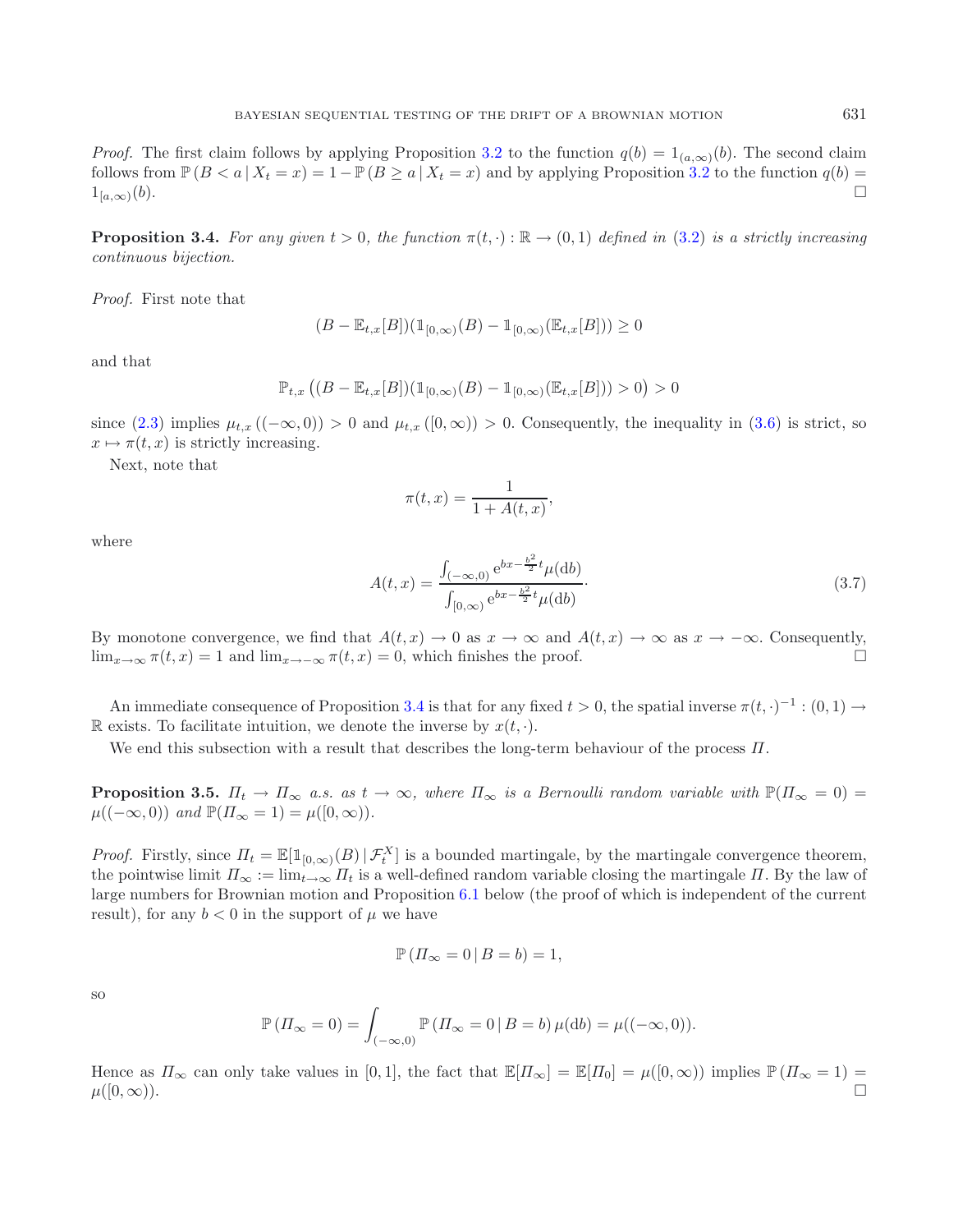# **3.3. SDE for the conditional probability of non-negative drift**

Assuming that  $B$  has a first moment, the conditional expectation of  $B$  exists and is given by

<span id="page-6-1"></span>
$$
\mathbb{E}[B|\mathcal{F}_t^X] = \frac{\int_{\mathbb{R}} b e^{bX_t - b^2 t/2} \mu(\mathrm{d}b)}{\int_{\mathbb{R}} e^{bX_t - b^2 t/2} \mu(\mathrm{d}b)},\tag{3.8}
$$

compare  $(3.1)$ . Moreover, the observation process X is represented in terms of the innovation process

<span id="page-6-0"></span>
$$
\hat{W}_t := X_t - \int_0^t \mathbb{E}[B|\mathcal{F}_s^X] \,\mathrm{d}s
$$

as

$$
\mathrm{d}X_t = \mathbb{E}[B|\mathcal{F}_t^X] \,\mathrm{d}t + \mathrm{d}\hat{W}_t.
$$

Here  $\hat{W}$  is a standard  $\mathbb{F}^{X}$ -Brownian motion (see [\[1](#page-22-10)], Prop. 2.30 on p. 33). Moreover, writing  $\mathbb{F}^{\hat{W}} = {\{\mathcal{F}^{\hat{W}}_t\}_{t \geq 0}}$ for the completion of the filtration  $\{\sigma(\hat{W}_s: 0 \le s \le t)\}_{t \ge 0}$ , we have  $\mathbb{F}^X = \mathbb{F}^{\hat{W}}$  (see the remark on p. 35 in [\[1\]](#page-22-10)).

From now onwards, the following integrability condition on  $\mu$  will be imposed throughout the article.

<span id="page-6-2"></span>**Assumption.** 
$$
\int_{\mathbb{R}} e^{\epsilon b^2} \mu(\mathrm{d}b) < \infty \quad \text{for some } \epsilon > 0. \tag{3.9}
$$

Note that this assumption is a minor restriction on our hypothesis testing problem since, given any probability distribution  $\mu$ , the distributions  $\mu_{t,x}$  all satisfy [\(3.9\)](#page-6-0) for  $t > 0$ . In other words, no matter what prior distribution  $\mu$  one starts with, the condition [\(3.9\)](#page-6-0) will be satisfied after any infinitesimal time of observation. Also, note that the assumption allows us to extend the definition of  $\mu_{t,x}$  in [\(3.3\)](#page-4-4) to  $t = 0$ . Moreover, if we have a prior distribution  $\xi$  on  $\mathbb R$  given by

$$
\xi(\mathrm{d}b) := \frac{\mathrm{e}^{\epsilon b^2} \mu(\mathrm{d}b)}{\int_{\mathbb{R}} \mathrm{e}^{\epsilon b^2} \mu(\mathrm{d}b)},
$$

then

$$
\mu_{0,x}(\mathrm{d}b) = \xi_{2\epsilon,x}(\mathrm{d}b) := \frac{\mathrm{e}^{bx - b^2(2\epsilon)/2}\xi(\mathrm{d}b)}{\int_{\mathbb{R}} \mathrm{e}^{bx - b^2(2\epsilon)/2}\xi(\mathrm{d}b)}.\tag{3.10}
$$

Consequently, the distribution  $\mu_{0,x}$  can be identified with a conditional distribution at time 0 given that the prior distribution at time  $-2\epsilon$  was  $\xi$  and the current value of the observation process is x. This gives us a generalisation of the notion of the starting point of the observation process X to allow  $X_0 = x \neq 0$ , and we may regard time 0 as an interior point of the time interval.

A closer look at the condition [\(3.9\)](#page-6-0) and the expression [\(3.2\)](#page-4-2) assures that the standard differentiability lemma can be applied to differentiate  $\pi(t, x)$  with respect to both variables multiple times inside  $(-2\epsilon, \infty) \times \mathbb{R}$ . Applying Ito's formula to  $\Pi_t = \pi(t, X_t)$ , we find that

$$
d\Pi_t = \left(\partial_1 \pi(t, X_t) + \mathbb{E}[B|\mathcal{F}_t^X]\partial_2 \pi(t, X_t) + \frac{1}{2}\partial_2^2 \pi(t, X_t)\right) dt + \partial_2 \pi(t, X_t) d\hat{W}_t
$$
  
=  $\partial_2 \pi(t, x(t, \Pi_t)) d\hat{W}_t$ ,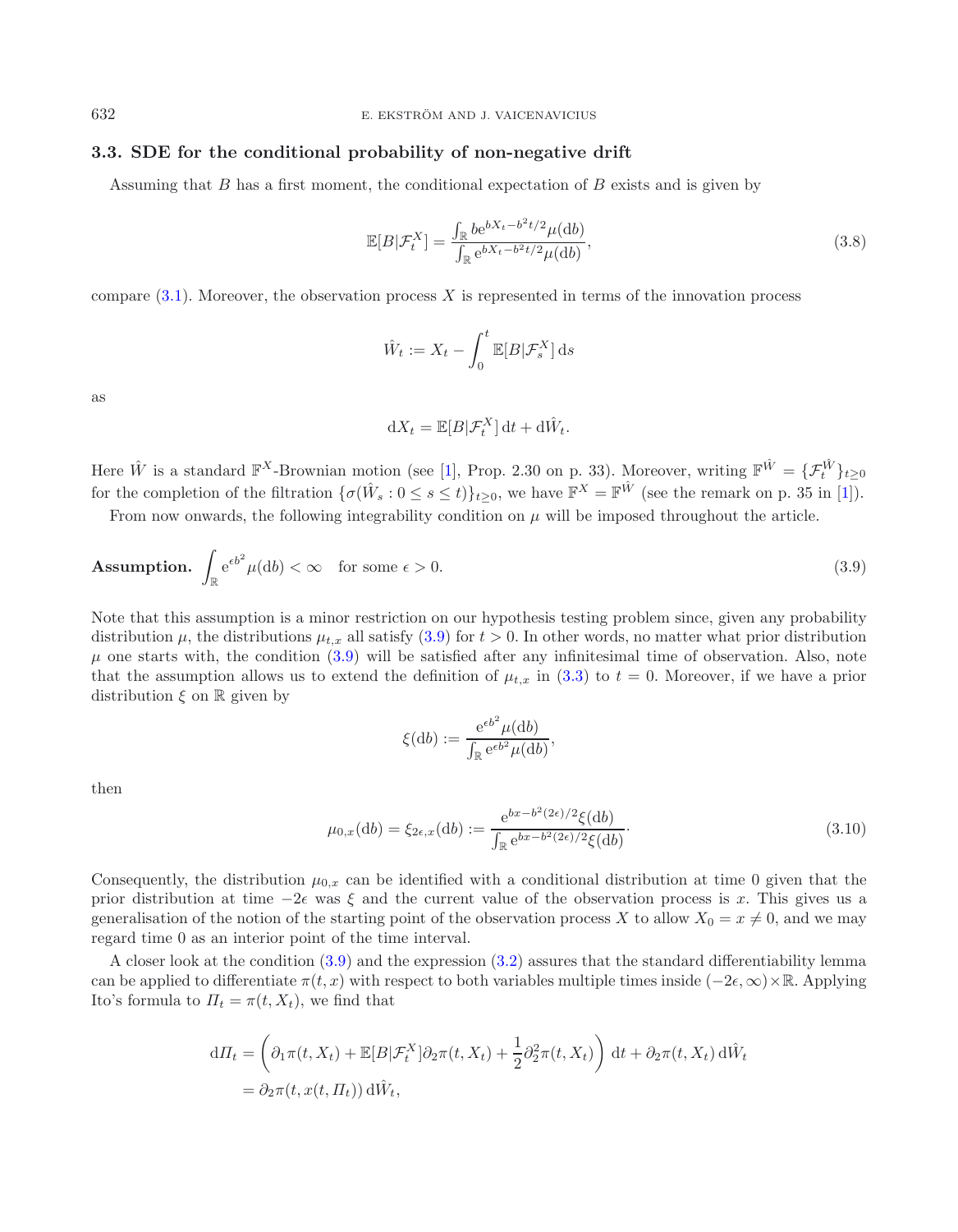where the second equality is verified using the expression  $(3.8)$  and

<span id="page-7-0"></span>
$$
\partial_1 \pi(t, x) = -\int_{[0, \infty)} \frac{b^2}{2} \mu_{t, x}(db) + \int_{[0, \infty)} \mu_{t, x}(db) \int_{\mathbb{R}} \frac{b^2}{2} \mu_{t, x}(db),
$$
  
\n
$$
\partial_2 \pi(t, x) = \int_{[0, \infty)} b \mu_{t, x}(db) - \int_{\mathbb{R}} b \mu_{t, x}(db) \int_{[0, \infty)} \mu_{t, x}(db),
$$
  
\n
$$
\partial_2^2 \pi(t, x) = \int_{[0, \infty)} b^2 \mu_{t, x}(db) - 2 \int_{\mathbb{R}} b \mu_{t, x}(db) \int_{[0, \infty)} b \mu_{t, x}(db)
$$
  
\n
$$
- \int_{\mathbb{R}} b^2 \mu_{t, x}(db) \int_{[0, \infty)} \mu_{t, x}(db) + 2 \int_{[0, \infty)} \mu_{t, x}(db) \left( \int_{\mathbb{R}} b \mu_{t, x}(db) \right)^2.
$$
\n(3.11)

Thus the dynamics of  $\Pi_t$  are specified by a zero drift and the volatility

$$
\sigma(t, \Pi_t) = \partial_2 \pi(t, x(t, \Pi_t)),\tag{3.12}
$$

being a positive function of the current time and the current value of  $\Pi$ . Using [\(3.5\)](#page-4-5), the volatility function can be expressed as

$$
\sigma(t,\pi) = \mathbb{E}_{t,x(t,\pi)}[B1_{\{B \ge 0\}}] - \mathbb{P}_{t,x(t,\pi)}(B \ge 0) \mathbb{E}_{t,x(t,\pi)}[B]
$$
  
=  $(1 - \pi)\mathbb{E}_{t,x(t,\pi)}[B1_{\{B \ge 0\}}] - \pi \mathbb{E}_{t,x(t,\pi)}[B1_{\{B < 0\}}].$  (3.13)

<span id="page-7-2"></span>**Example 3.6** (The two-point distribution). Assume that  $\mathbb{P}(B = a_1) = 1 - p$  and  $\mathbb{P}(B = a_2) = p$  for some constants  $a_1 < 0 \le a_2$  and  $p \in (0,1)$ . Then

$$
\mathbb{P}(B = a_2 | X_t = x) = \pi(t, x) = \frac{p e^{a_2 x - a_2^2 t/2}}{(1 - p) e^{a_1 x - a_1^2 t/2} + p e^{a_2 x - a_2^2 t/2}},
$$

and

$$
\sigma(t,\pi) = (a_2 - a_1)\pi(1 - \pi).
$$

This example with a two-point prior distribution is a special case of the Wonham filter.

**Example 3.7** (The normal distribution). Assume that  $\mu$  is the normal distribution with mean m and variance  $\gamma^2$ . Then the conditional distribution  $\mathbb{P}(\cdot|X_t=x) = \mu_{t,x}$  is also normal but with mean  $\frac{m+\gamma^2x}{1+t\gamma^2}$  and variance  $\frac{\gamma^2}{1+t\gamma^2}$ . Consequently,

$$
\pi(t,x) = \Phi\left(\frac{m + \gamma^2 x}{\gamma \sqrt{1 + t \gamma^2}}\right)
$$
\n(3.14)

and

$$
\sigma(t,\pi) = \varphi(\Phi^{-1}(\pi)) \frac{\gamma}{\sqrt{1+t\gamma^2}},
$$

where

$$
\varphi(z) = \frac{1}{\sqrt{2\pi}} e^{-z^2/2} dz
$$

and

$$
\Phi(y) = \int_{-\infty}^{y} \varphi(z) \, \mathrm{d}z
$$

are the density and the cumulative distribution of the standard normal random variable, respectively. Note that this instance of a normal prior distribution is a special case of the well-known Kalman–Bucy filter, see for example  $([17], \text{Chap. } 6)$  $([17], \text{Chap. } 6)$  $([17], \text{Chap. } 6)$ .

<span id="page-7-1"></span>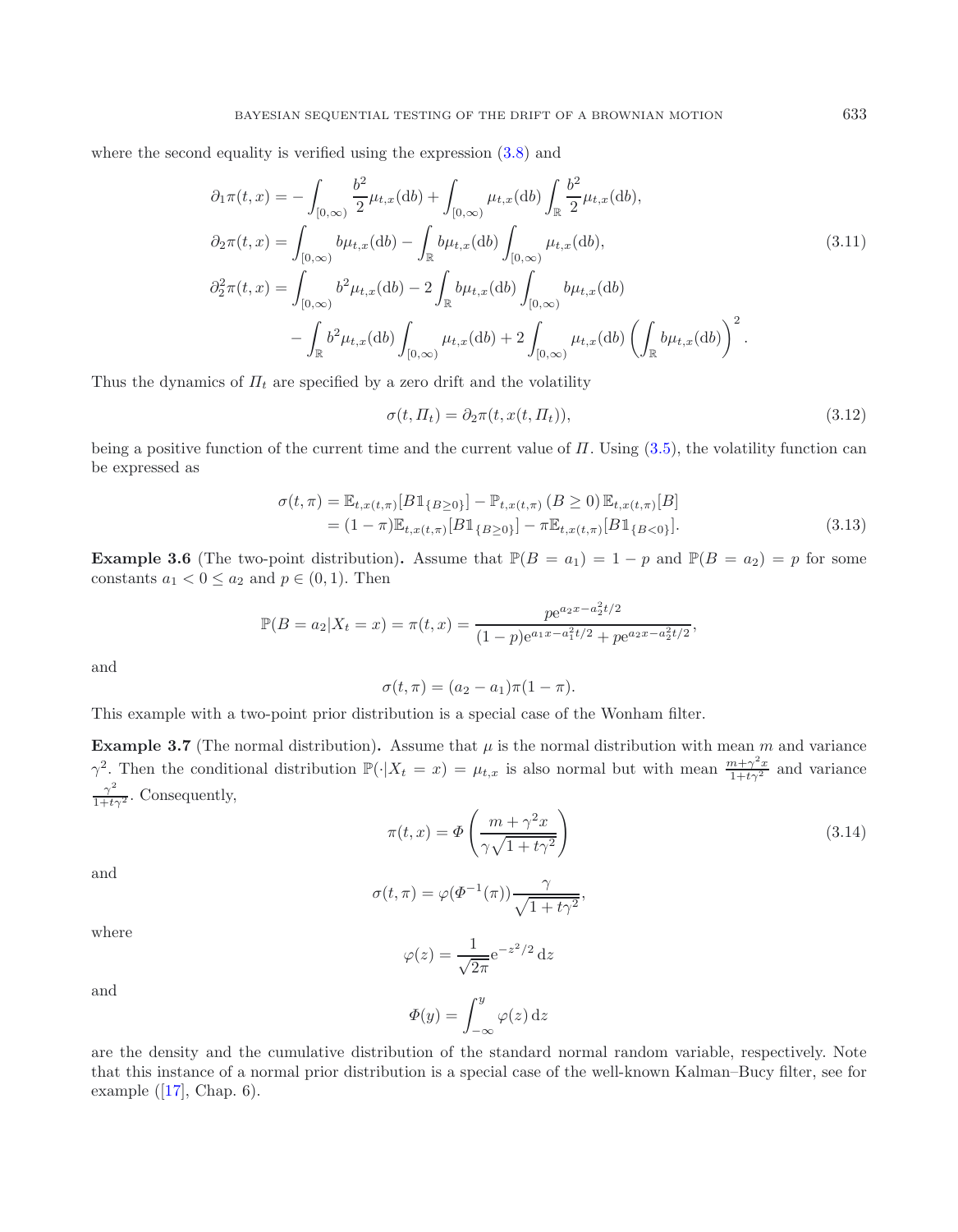634 E. EKSTRÖM AND J. VAICENAVICIUS

## **3.4. Volatility of the conditional probability process**

In this section we study the volatility function  $\sigma$ . The main result, Corollary [3.10,](#page-9-0) states that the volatility is non-increasing as a function of time.

Let  $\pi \in (0,1)$  be a fixed number and consider the map  $x(\cdot,\pi): [0,\infty) \to \mathbb{R}$  sending  $t \mapsto x(t,\pi)$ . Note that the graph of this function is the trajectory that the process  $X_t$  has to follow in order for the conditional probability process  $\Pi_t$  to stay constant at the value  $\pi$ . Thus we call  $x(\cdot, \pi)$  *the*  $\pi$ *-level curve*. Some handy regularity of  $x(\cdot, \cdot)$  and  $\sigma(\cdot, \cdot)$  is brought to light in the following.

<span id="page-8-3"></span>**Proposition 3.8.** *The functions*  $x(\cdot, \cdot) : [0, \infty) \times (0, 1) \to \mathbb{R}$  *and*  $\sigma(\cdot, \cdot) : [0, \infty) \times (0, 1) \to \mathbb{R}$  *are both*  $C^1$ *.* 

*Proof.* Define  $F: (-\epsilon, \infty) \times \mathbb{R} \to (-\epsilon, \infty) \times (0, 1)$  by  $F(t, x) = (t, \pi(t, x))$ , where  $\epsilon$  is as in the assumption [\(3.9\)](#page-6-0). The function F is  $C^1$ , which is evident by applying the standard differentiation lemma as in the proof of Proposition [3.2.](#page-4-1) The Jacobian matrix of  $F$  is

$$
J_F(t,x) = \begin{pmatrix} 1 & 0 \\ \partial_1 \pi(t,x) & \partial_2 \pi(t,x) \end{pmatrix}.
$$

<span id="page-8-0"></span>Since F is invertible and  $\det(J_F(t, x)) = \partial_2 \pi(t, x) > 0$  for all  $t > -\epsilon$  and all  $x \in \mathbb{R}$ , the inverse function theorem tells us that the inverse of  $F$  is also  $C^1$ , with

$$
J_{F^{-1}}(F(t,x)) = (J_F(t,x))^{-1}.
$$

Consequently,  $x(\cdot, \cdot)$  is  $C^1$  on  $(-\epsilon, \infty) \times (0, 1)$  with the derivatives  $\partial_1 x(t, \pi) = -\partial_1 \pi(t, x(t, \pi))/\partial_2 \pi(t, x(t, \pi))$ and  $\partial_2x(t,\pi)=1/\partial_2\pi(t,x(t,\pi))$ . Finally, since a product of continuous functions is continuous, by the chain rule,  $\sigma(\cdot, \cdot)$  is continuously differentiable on  $(-\epsilon, \infty) \times (0, 1)$  and so on  $[0, \infty) \times (0, 1)$ .

<span id="page-8-2"></span>Next, denoting the initial value  $\Pi_0$  by  $\pi_0 \in (0,1)$ , we show that the tails of the conditional distribution  $\mu_{t,x}$ are decreasing along the level curve  $x(\cdot, \pi_0)$ .

#### **Proposition 3.9.**

(1) If  $a \geq 0$ *, then for any*  $t > 0$ *,* 

<span id="page-8-1"></span>
$$
\mathbb{P}(B > a | X_t = x(t, \pi_0)) - \mathbb{P}(B > a) \le 0.
$$
\n(3.15)

*Supposing*  $\mu((a,\infty)) > 0$ , the inequality above is strict if and only if  $\mu([0,a]) > 0$ .

(2) *Likewise, if*  $a < 0$ *, then for any*  $t > 0$ *,* 

$$
\mathbb{P}(B < a | X_t = x(t, \pi_0)) - \mathbb{P}(B < a) \le 0. \tag{3.16}
$$

*Supposing*  $\mu((-\infty, a)) > 0$ , the inequality above is strict if and only if  $\mu([a, 0)) > 0$ .

*Proof.* We prove only the first of the two claims as the proof of the second one follows the same argument with straightforward modifications.

In the case  $\mu((a,\infty)) = 0$ , the claim holds trivially with equality in [\(3.15\)](#page-8-0). Thus we assume that  $\mu((a,\infty)) > 0$ in what follows. Writing  $x(t)$  instead of  $x(t, \pi_0)$  for brevity, we note that using  $\mu_{t,x(t)}([0,\infty)) = \mu([0,\infty))$ , the inequality [\(3.15\)](#page-8-0) is easily seen to be equivalent to

$$
\frac{\int_{(a,\infty)} e^{bx(t) - b^2 \frac{t}{2}} \mu(\mathrm{d}b)}{\int_{[0,\infty)} e^{bx(t) - b^2 \frac{t}{2}} \mu(\mathrm{d}b)} \le \frac{\mu((a,\infty))}{\mu([0,\infty))}.
$$
\n(3.17)

Now, we will split the proof into consideration of two separate cases.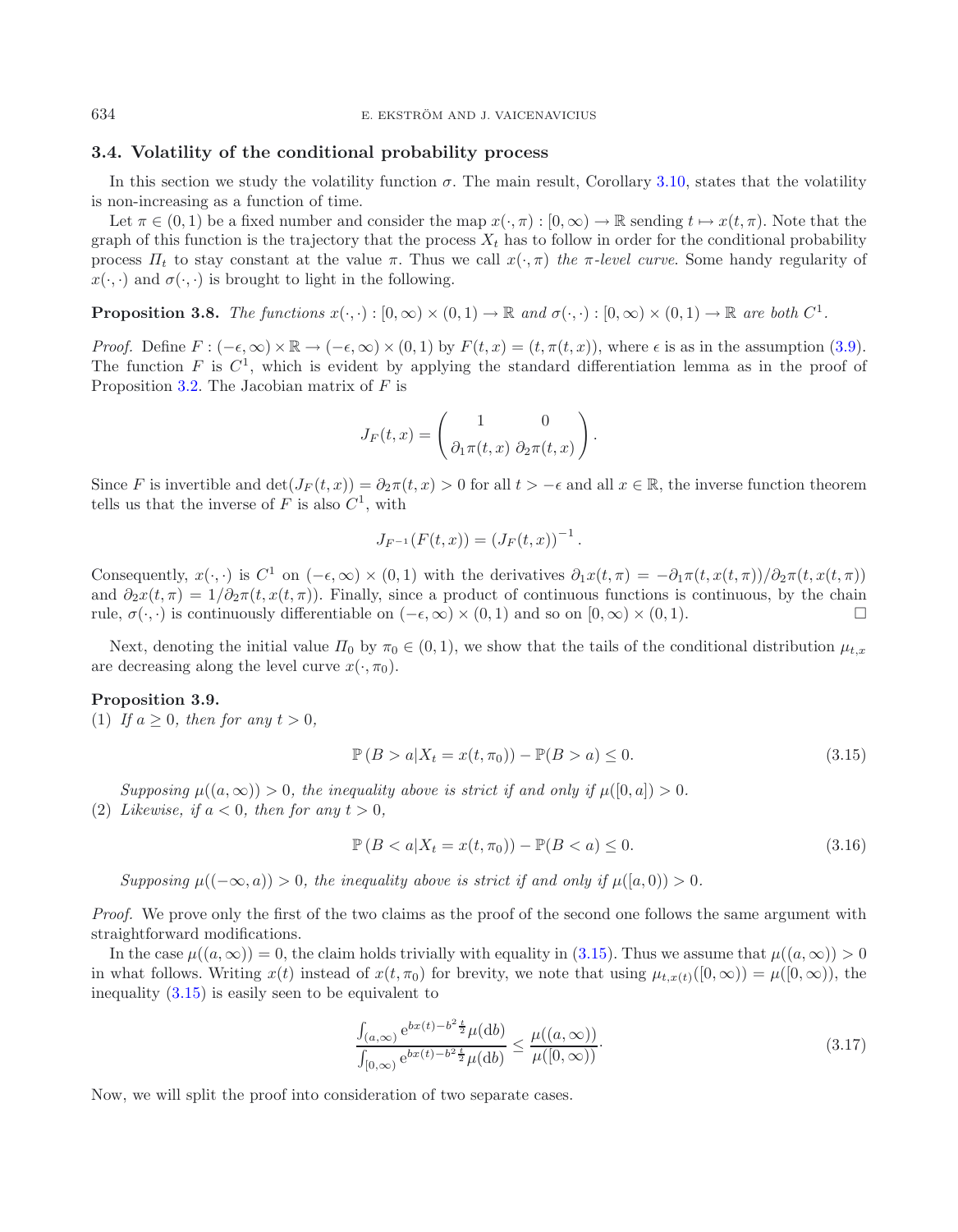**Case 1:**  $a \geq 2x(t)/t$ . Here

<span id="page-9-1"></span>
$$
\frac{\int_{[0,a]} e^{bx(t)-b^2 \frac{t}{2}} \mu(\mathrm{d}b)}{\int_{(a,\infty)} e^{bx(t)-b^2 \frac{t}{2}} \mu(\mathrm{d}b)} \ge \frac{e^{ax(t)-a^2 \frac{t}{2}} \mu([0,a])}{e^{ax(t)-a^2 \frac{t}{2}} \mu((a,\infty))} = \frac{\mu([0,a])}{\mu((a,\infty))},
$$

which is equivalent to [\(3.17\)](#page-8-1). Since  $\mu((a,\infty)) > 0$ , the inequality above is strict if and only if  $\mu([0,a]) > 0$ . **Case 2:**  $x(t) > 0$  and  $0 < a < 2x(t)/t$ . Using that  $\mu_{t,x(t)}([0,\infty)) = \mu([0,\infty))$ , we get

$$
\int_{[0,\infty)} e^{bx(t) - b^2 t/2} \mu(\mathrm{d}b) = \mu([0,\infty)) \frac{\int_{(-\infty,0)} e^{bx(t) - b^2 t/2} \mu(\mathrm{d}b)}{\mu((-\infty,0))}
$$
  
<  $\mu([0,\infty)),$ 

where the inequality holds since  $x(t) > 0$ . Hence rewriting

$$
\frac{\int_{(a,\infty)} e^{bx(t) - b^2 t/2} \mu(\mathrm{d}b)}{\mu((a,\infty))} = \frac{\int_{[0,\infty)} e^{bx(t) - b^2 t/2} \mu(\mathrm{d}b) - \int_{[0,a]} e^{bx(t) - b^2 t/2} \mu(\mathrm{d}b)}{\mu([0,\infty)) - \mu([0,a])}
$$

and keeping in mind that  $0 < a < 2x(t)/t$ , one clearly sees that

$$
\frac{\int_{(a,\infty)} e^{bx(t) - b^2 t/2} \mu(\mathrm{d}b)}{\mu((a,\infty))} \le \frac{\int_{[0,\infty)} e^{bx(t) - b^2 t/2} \mu(\mathrm{d}b)}{\mu([0,\infty))}
$$
\n(3.18)

<span id="page-9-0"></span>with the strict inequality if and only if  $\mu([0, a]) > 0$ . As [\(3.18\)](#page-9-1) is equivalent to [\(3.17\)](#page-8-1), the proof is complete.  $\Box$ 

**Corollary 3.10.** For any  $\pi \in (0,1)$  fixed, the volatility function  $\sigma(\cdot,\pi):[0,\infty) \to \mathbb{R}$  defined in [\(3.12\)](#page-7-0) is non*increasing in time. Moreover, it is strictly decreasing for any initial prior* μ *except a two-point distribution in* which case  $t \mapsto \sigma(t, \pi)$  *is a constant function.* 

*Proof.* A key to the proof is a realisation that it is sufficient to prove that  $\sigma(0, \pi_0) \geq \sigma(s, \pi_0)$  for any  $s > 0$ ; the rest will immediately follow by a 'moving-frame' argument. More precisely, by 'moving-frame' we mean that for any  $\pi \in (0,1), t \geq 0$ , one can think of  $\mu_{t,x(t,\pi)}$  as the initial prior distribution at time zero and so immediately obtain that  $\sigma(t,\pi) \geq \sigma(t+s,\pi)$  for any  $s > 0$ .

Using a shorthand  $x(t)$  for  $x(t, \pi_0)$  as before, recall from [\(3.13\)](#page-7-1) that

$$
\sigma(t,\pi_0)=(1-\pi_0)\mathbb{E}_{t,x(t)}[B\mathbbm{1}_{\{B\geq 0\}}]-\pi_0\mathbb{E}_{t,x(t)}[B\mathbbm{1}_{\{B<0\}}].
$$

Consequently,

$$
\sigma(0, \pi_0) - \sigma(t, \pi_0) = (1 - \pi_0) \left( \mathbb{E}[B1_{\{B \ge 0\}}] - \mathbb{E}_{t, x(t)}[B1_{\{B \ge 0\}}] \right) + \pi_0 \left( \mathbb{E}_{t, x(t)}[B1_{\{B < 0\}}] - \mathbb{E}[B1_{\{B < 0\}}] \right) \ge 0
$$

by Proposition [3.9.](#page-8-2) Moreover, by the same proposition, the inequality reduces to an equality if and only if  $\mu$  is a two-point distribution.  $\Box$ 

**Remark 3.11.** It seems difficult to find an easy intuitive argument for the monotonicity of the volatility function. As an example, consider a symmetric prior distribution, and a strictly positive time-point  $t$  at which the observation process satisfies  $X_t = 0$ . Then the conditional distribution  $\mu_{t,0}$  is also symmetric, so  $\Pi_t = \Pi_0 = 1/2$ .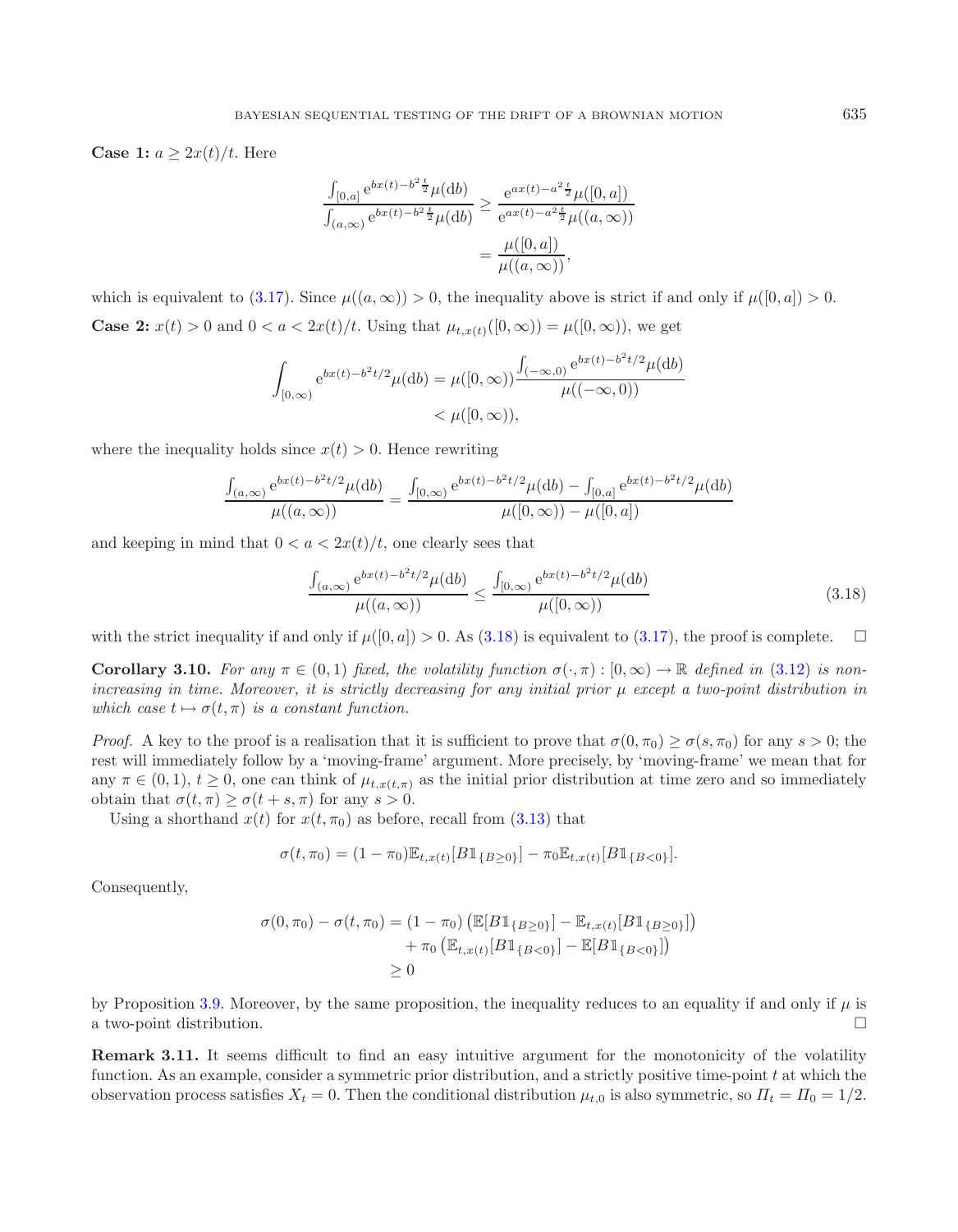One certainly expects that  $\mu_{t,0}$  is obtained from the prior distribution  $\mu$  by pushing mass towards zero (this is also verified in Prop. [3.9](#page-8-2) above). One could expect that the  $\Pi$ -process of a distribution with a lot of mass close to zero is sensitive to small changes in the observation process since the mass easily may 'spill over' to the other side of zero, and thus such a distribution gives rise to a comparatively large volatility. On the other hand, a concentrated distribution makes it difficult to distinguish possible drifts from each other, and changes in the observation process would to a higher degree be attributed to the Brownian fluctuations. This implies a slow learning process, which indicates a small volatility. Corollary [3.10](#page-9-0) shows that the latter effect outweighs the former one.

## <span id="page-10-1"></span>4. Analysis of the optimal stopping problem

<span id="page-10-3"></span><span id="page-10-0"></span>In this section, we study the perpetual optimal stopping problem [\(5.3\)](#page-16-1) and its finite-horizon counterpart under the integrability condition  $(3.9)$ . Most of the time the emphasis is on the perpetual case, though the corresponding results also hold for the finite horizon case by the same arguments. If the analogy is straightforward, we only comment on it, otherwise, more details are provided.

### **4.1. The value function with arbitrary starting points**

Recall that

$$
d\Pi_t = \sigma(t, \Pi_t) d\hat{W}_t,
$$

where

$$
\sigma(t,\pi) = \partial_2 \pi(t,x(t,\pi)) > 0
$$

for all  $(t, \pi) \in [0, \infty) \times (0, 1)$  (beware that  $\pi(\cdot, \cdot)$  is a function, while  $\pi$  is a real number). We embed the optimal stopping problem [\(5.3\)](#page-16-1), in which the starting point of the process  $\Pi$  is given by  $\Pi_0 := \mathbb{P}(B \ge 0)$ , into the optimal stopping problem

$$
v(t,\pi) = \inf_{\tau \in \mathcal{T}} \mathbb{E} \left[ g(\Pi_{t+\tau}^{t,\pi}) + c\tau \right], \quad (t,\pi) \in [0,\infty) \times (0,1), \tag{4.1}
$$

for the process  $\Pi^{t,\pi} = \Pi$  given by

$$
\begin{cases} d\Pi_{t+s} = \sigma(t+s, \Pi_{t+s}) d\hat{W}_{t+s}, (s>0) \\ \Pi_t = \pi, \end{cases}
$$
\n(4.2)

where T denotes the set of stopping times with respect to the completed filtration of  $\{\Pi_{t+s}^{t,\pi}\}_{s\geq 0}$ . The SDE [\(4.2\)](#page-10-1) possesses a unique solution since  $\sigma(\cdot, \cdot)$  is locally Lipschitz by Proposition [3.8.](#page-8-3) Furthermore, the embedding has a consistent interpretation also at time  $t = 0$ , which is given by  $(3.10)$  and the remark following it. Note that choosing  $\tau = 0$  gives  $v(t, \pi) \leq g(\pi)$ .

### <span id="page-10-2"></span>**Proposition 4.1.** *The value function*  $v(t, \pi)$  *is concave in*  $\pi$  *for any fixed*  $t \geq 0$ *.*

*Proof.* This follows by a standard approximation argument using optimal stopping problems where stopping is only allowed at a discrete set of time-points, compare [\[8](#page-22-13)].

To outline this, denote by  $\mathcal{T}_{t,n}$ , where  $t \leq n$ , the set of stopping times in T taking values in  $\{k2^{-n}, k =$  $0, 1, \ldots, n2^n$   $\cap$   $[0, n-t]$ ,  $n = 1, 2, \ldots$ , and let

$$
v_n(t,\pi) = \inf_{\tau \in \mathcal{T}_{t,n}} \mathbb{E}\left[g(\Pi_{t+\tau}^{t,\pi}) + c\tau\right].
$$

Then  $v_n(n,\pi) = g(\pi)$  is concave in  $\pi$ . By preservation of concavity for martingale diffusions, see [\[11](#page-22-14)] (the results of [\[11\]](#page-22-14) extend to the current setting with both an upper and a lower bound on the state space),  $\pi \mapsto v_n(t, \pi)$  is concave also for  $t \in (n - 2^{-n}, n)$ . Next, at time  $t = n - 2^{-n}$  the value is given by dynamic programming as

$$
v_n(t,\pi) = \min \left\{ g(\pi), \mathbb{E} \left[ v_n(n, \Pi_n^{t,\pi}) + c2^{-n} \right] \right\},\,
$$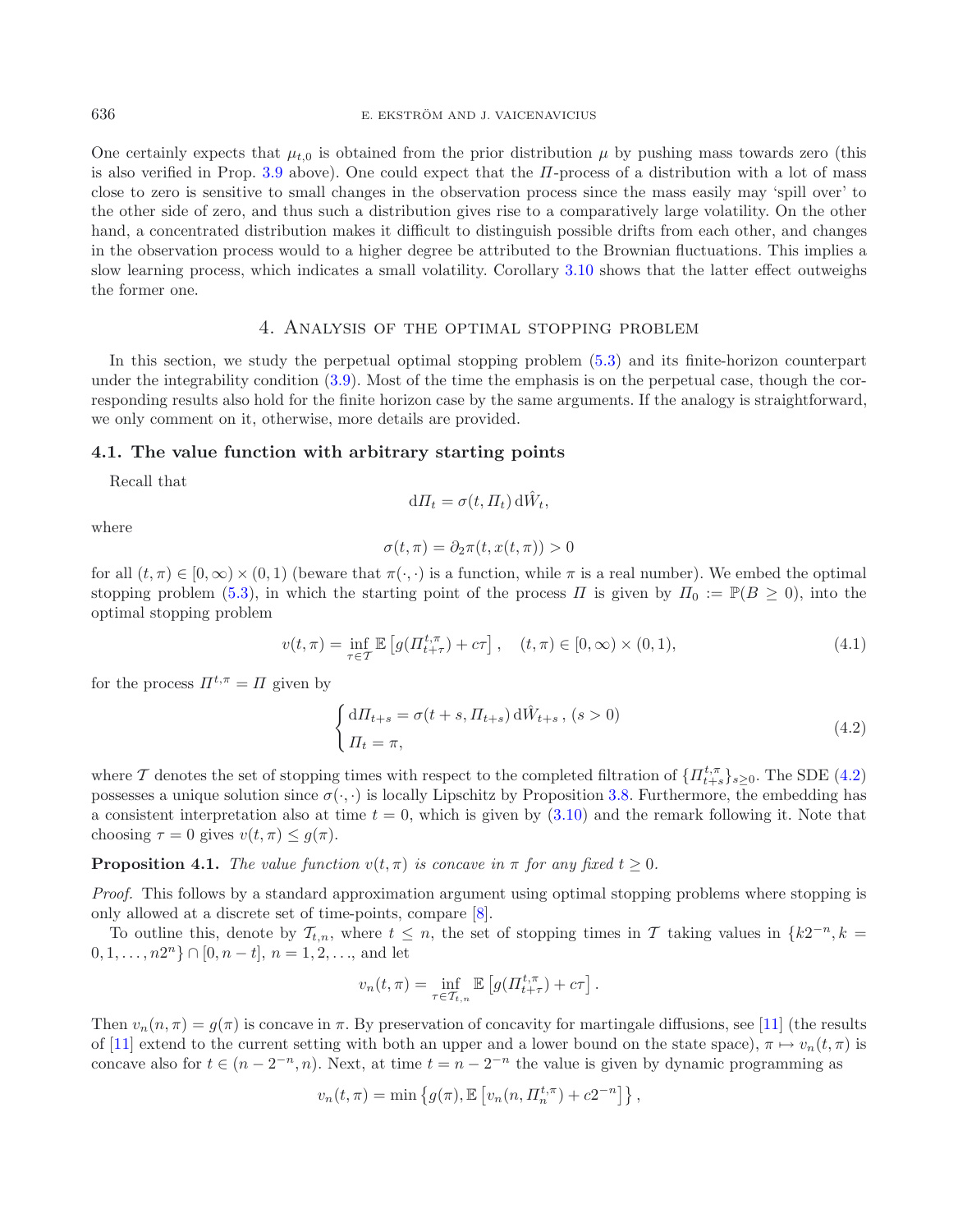which is concave (being the minimum of two concave functions). Proceeding recursively shows that  $v_n$  is concave in  $\pi$  at all times  $t \in [0, n]$ . Since  $v_n$  converges pointwise to  $v$  as  $n \to \infty$ , this implies that also v is concave in  $\pi$ .  $\Box$ 

#### <span id="page-11-2"></span>**Proposition 4.2.** *The value function*  $v(t, \pi)$  *is non-decreasing in t for every fixed*  $\pi \in (0, 1)$ *.*

*Proof.* This can be proven using approximation by Bermudan options as in the proof of Proposition [4.1](#page-10-2) above. Indeed, for a fixed time  $t \geq 0$  one may approximate  $v(t, \pi)$  by the optimal value in the case when stopping times are restricted to take values in the set  $\{k2^{-n} : n \in \mathbb{N}, k \in \{0, 1, \ldots, n2^n\}\}\.$  Since the expected value of a concave function of a martingale diffusion is non-increasing in the volatility, see [\[11](#page-22-14)], the approximation is non-decreasing in t by Corollary [3.10.](#page-9-0) Letting  $n \to \infty$  finishes the proof.

**Remark 4.3.** It is straightforward to check that the monotonicity of v in the time-variable also holds in cases when the rate c of the observation cost is increasing in time (instead of a constant as in our set-up). As the non-decreasing value function implies the monotonicity of the optimal stopping boundaries (see Prop. [4.6\)](#page-12-0), the same monotonicity of the optimal stopping boundaries would be present also in the case of the observation rate c being increasing in time. Accordingly, we expect the subsequent results to extend to that case as well.

<span id="page-11-3"></span>**Proposition 4.4.** *The value function* v *is continuous on*  $[0, \infty) \times [0, 1]$ *.* 

*Proof.* By concavity of v in the second variable together with the bounds  $0 \le v \le g$ , we have that v is Lipschitz continuous in  $\pi$  for any fixed t, with Lipschitz coefficient 1. Thus it suffices to check that v is continuous in time. To do this, let  $t_2 > t_1 \geq 0$  and note that

$$
v(t_1, \pi) \geq \mathbb{E}[v(t_2, \Pi_{t_2}^{t_1, \pi})] \geq v(t_2, \pi) - \mathbb{E}[|\Pi_{t_2}^{t_1, \pi} - \pi|],
$$

where the first inequality holds since  $\mathbb{E}[v(t_2, \Pi_{t_2}^{t_1,\pi})]$  represents the value of a sequential testing problem, started at  $t_1$ , with the running cost of observation not started until time  $t_2$ , the second inequality holds by the concavity of v in the second variable and the bounds  $0 \le v \le g$ . Thus

$$
0 \le v(t_2, \pi) - v(t_1, \pi) \le \mathbb{E}[|H_{t_2}^{t_1, \pi} - \pi|].
$$

Since the expected value of a convex function of a martingale diffusion is non-decreasing in the volatility (again by [\[11\]](#page-22-14)) and  $\sigma(0, \cdot) \geq \sigma(\cdot, \cdot)$  on  $[0, \infty) \times (0, 1)$ , we deduce that  $\mathbb{E}[|H_{t_2}^{t_1, \pi} - \pi|] \leq \mathbb{E}[|H_{t_2-t_1}^{0, \pi} - \pi|] \to 0$  as  $t_2-t_1 \searrow 0$ . This finishes the proof.  $\Box$ 

<span id="page-11-1"></span>**Lemma 4.5.** *We have*  $v(t, 1/2) < g(1/2)$  *for all times*  $t \ge 0$ *.* 

*Proof.* Let  $t \geq 0$ , and define  $A_{\epsilon} := [t, t + \epsilon] \times [1/2 - (c + 1)\epsilon, 1/2 + (c + 1)\epsilon]$  for  $\epsilon$  small enough so that  $A_{\epsilon} \subseteq [t, \infty) \times (0, 1)$ . Let

<span id="page-11-0"></span>
$$
\tau_{\epsilon}:=\inf\{s\geq 0: (t+s, \varPi^{t,1/2}_{t+s})\notin A_{\epsilon}\}
$$

be the first exit time from  $A_{\epsilon}$ . By Proposition [3.8](#page-8-3) and Corollary [3.10,](#page-9-0)  $\sigma(\cdot, \cdot)$  is continuous and strictly positive on  $[0,\infty)\times(0,1)$ . Thus  $\sigma_{\epsilon}:=\inf_{(s,\pi)\in A_{\epsilon}}\sigma(s,\pi)$  is strictly positive and non-increasing as a function of  $\epsilon$ , so  $\sigma_{\epsilon}$ is bounded away from 0 as  $\epsilon \to 0$ . Now,

$$
g(1/2) - v(t, 1/2) \ge 1/2 - \mathbb{E}\left[g(H_{t+\tau_{\epsilon}}^{t,1/2}) + c\tau_{\epsilon}\right]
$$
  
\n
$$
\ge 1/2 - (1/2 - (c+1)\epsilon + c\epsilon)\mathbb{P}(\tau_{\epsilon} < \epsilon) - (1/2 + c\epsilon)\mathbb{P}(\tau_{\epsilon} = \epsilon)
$$
  
\n
$$
= \epsilon - (c+1)\epsilon \mathbb{P}(\tau_{\epsilon} = \epsilon).
$$
\n(4.3)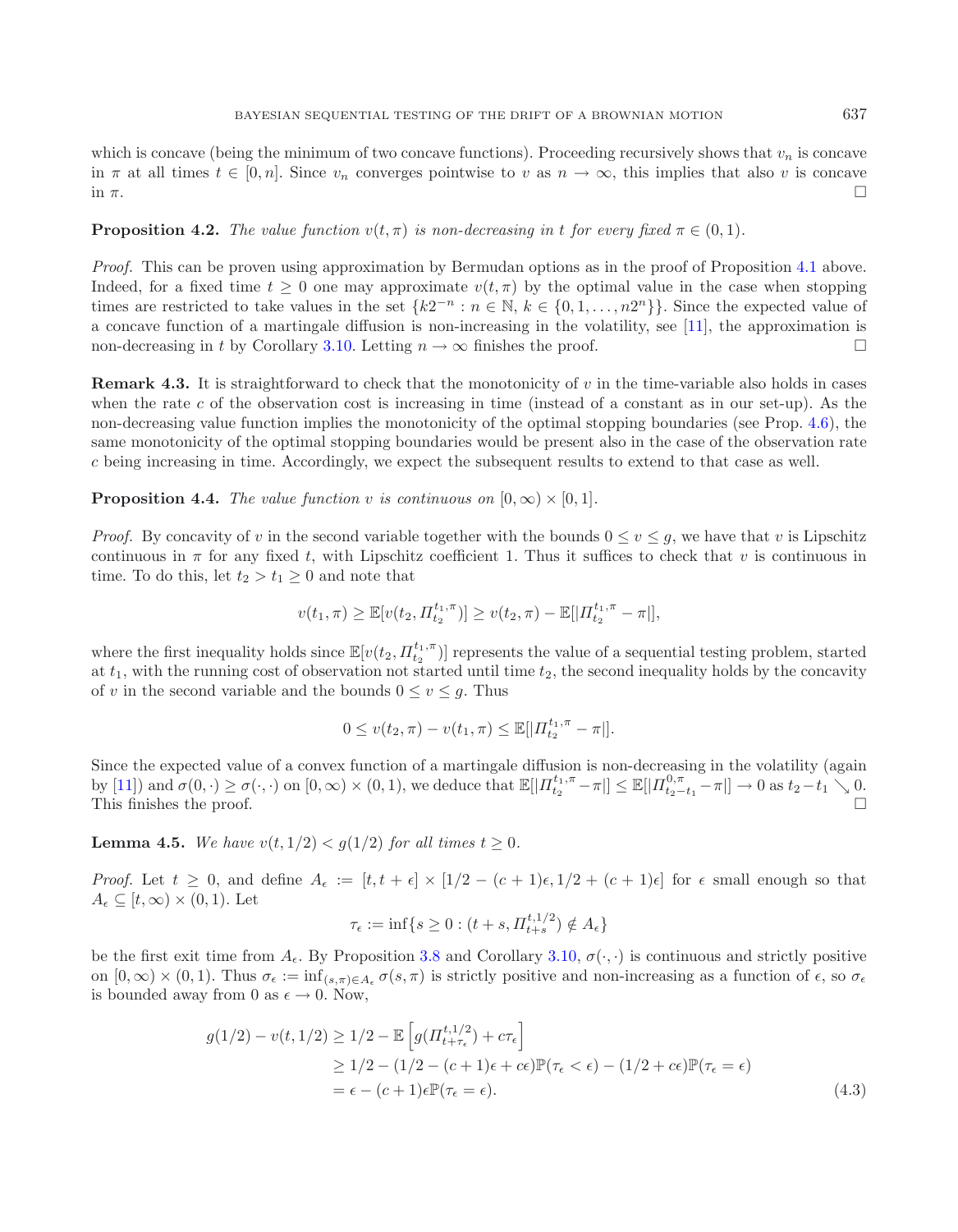Here

<span id="page-12-1"></span>
$$
\mathbb{P}(\tau_{\epsilon} = \epsilon) = \mathbb{P}\left(\sup_{0 \le s \le \epsilon} \left| \int_{0}^{s} \sigma(t + u, H_{t+u}^{t,1/2}) d\hat{W}_{t+u} \right| \le (c+1)\epsilon\right)
$$
  
\n
$$
\le \mathbb{P}\left(\sup_{0 \le s \le \epsilon} \left| \sigma_{\epsilon} \hat{W}_{s} \right| \le (c+1)\epsilon\right)
$$
  
\n
$$
\le \mathbb{P}\left(\sup_{0 \le s \le \epsilon} \hat{W}_{s} \le (c+1)\epsilon/\sigma_{\epsilon}\right) \to 0
$$
\n(4.4)

as  $\epsilon \to 0$ , where the first inequality follows from ([\[11\]](#page-22-14), Lem. 10). Consequently, [\(4.3\)](#page-11-0) and [\(4.4\)](#page-12-1) yield that  $g(1/2) - v(t, 1/2) > 0$ , which finishes the proof of the claim.

# **4.2. The structure of an optimal strategy**

Recalling that  $0 \le v(t, \pi) \le g(\pi)$ , we denote by

<span id="page-12-2"></span>
$$
\mathcal{C} := \{(t, \pi) \in [0, \infty) \times (0, 1) : v(t, \pi) < g(\pi)\}
$$

the continuation region, and by

$$
\mathcal{D} := \{(t, \pi) \in [0, \infty) \times (0, 1) : v(t, \pi) = g(\pi)\}
$$

the stopping region. Since v is continuous,  $\mathcal C$  is open and  $\mathcal D$  is closed. Resorting to intuition from optimal stopping theory, we expect that the stopping time

$$
\tau^* := \inf \{ s \ge 0 : (t + s, \Pi_{t+s}^{t,\pi}) \in \mathcal{D} \}
$$
\n(4.5)

<span id="page-12-0"></span>is an optimal stopping time in [\(4.1\)](#page-10-3). (Note that standard optimal stopping theory does not apply since the pay-off process is not uniformly integrable.) The optimality of  $\tau^*$  is verified below, see Theorem [4.7.](#page-13-0)

**Proposition 4.6.** *There exist two functions*  $b_1 : [0, \infty) \to [0, 1/2]$  *and*  $b_2 : [0, \infty) \to (1/2, 1]$  *such that* 

$$
\mathcal{C} = \{ (t, \pi) : b_1(t) < \pi < b_2(t) \}.
$$

*The function*  $b_1$  *is non-decreasing and right-continuous with left limits. Similarly,*  $b_2$  *is non-increasing and right-continuous with left limits.*

*Proof.* The existence of  $b_1$  and  $b_2$  follows from the concavity of v and Lemma [4.5.](#page-11-1) The monotonicity properties are immediate consequences of Proposition [4.2.](#page-11-2) Moreover, by the continuity of v, the function  $b_1$  is upper semi-continuous and  $b_2$  is lower semi-continuous. Hence, they are right-continuous with left limits.  $\Box$ 

Let us also consider the same optimal stopping problem with a finite horizon  $T > 0$ . It is written as

$$
v^{T}(t,\pi) = \inf_{\tau \in \mathcal{T}_{T-t}} \mathbb{E}\left[g(\Pi_{t+\tau}^{t,\pi}) + c\tau\right],
$$
\n(4.6)

where  $\mathcal{T}_{T-t}$  denotes the set of stopping times less or equal to  $T-t$  with respect to the completed filtration of  $\{\Pi_{t+s}^{t,\pi}\}_{s\geq0}$ . Note that all results for the perpetual problem [\(4.1\)](#page-10-3) described above in this section also hold for the finite horizon problem [\(5.2\)](#page-16-2), with the obvious modifications regarding the time horizon, by the same proofs. Moreover, the pay-off process in [\(5.2\)](#page-16-2) is continuous and bounded, so standard optimal stopping theory (see, for example, [\[20](#page-22-15)], Cor. 2.9 on p. 46) yields that

$$
\tau^T := \inf \left\{ s \ge 0 : H_{t+s}^{t,\pi} \notin (b_1^T(t+s), b_2^T(t+s)) \right\}
$$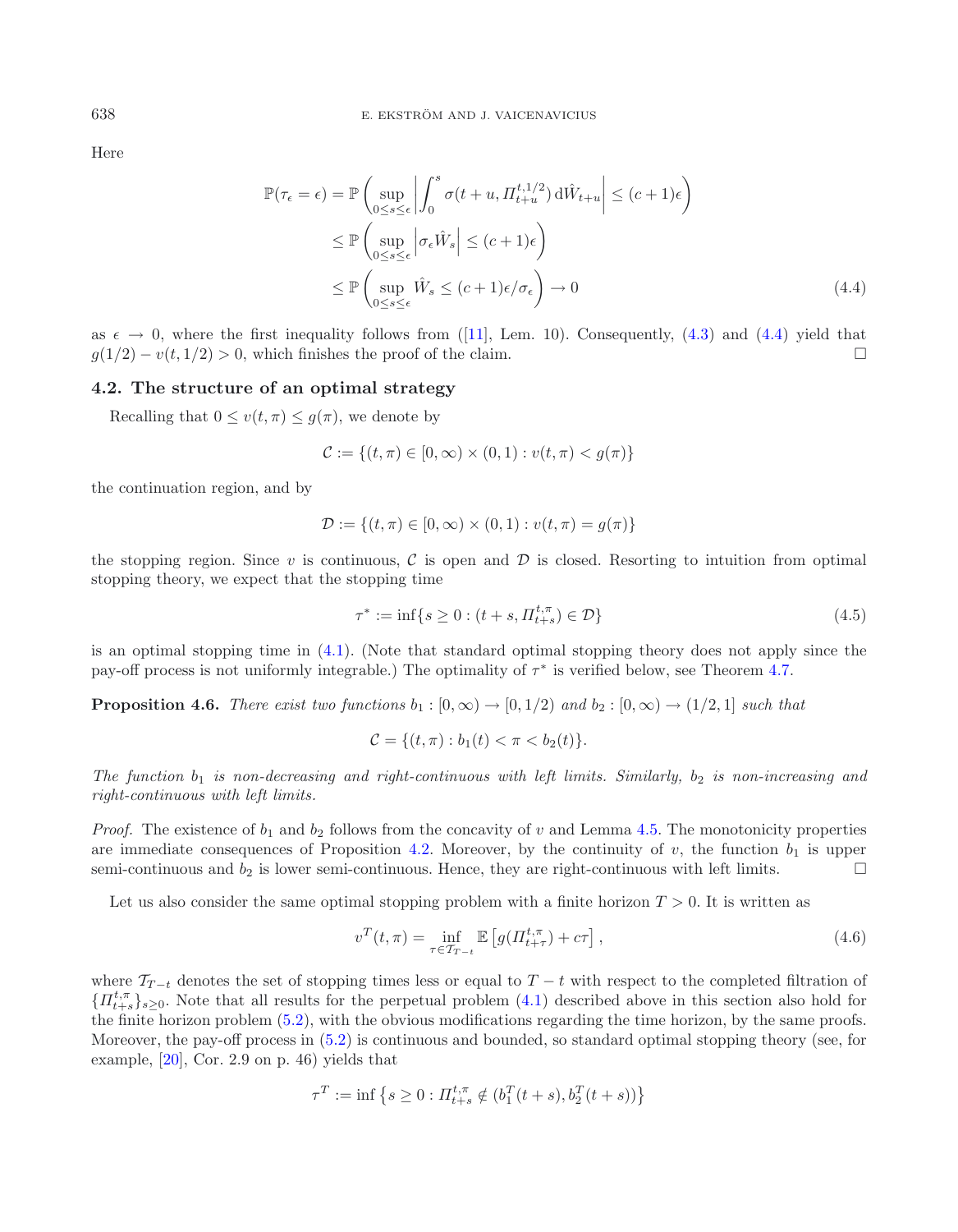is an optimal stopping time in [\(5.2\)](#page-16-2), where  $b_1^T$  and  $b_2^T$  are the corresponding boundaries enclosing the finitehorizon continuation region

$$
\mathcal{C}^T := \{ (t, \pi) \in [0, T) \times (0, 1) : v^T(t, \pi) < g(\pi) \}.
$$

The infinite-horizon problem can be approximated by finite-horizon problems in the following sense.

<span id="page-13-0"></span>**Theorem 4.7.** The functions  $v^T \searrow v$ ,  $b_1^T \searrow b_1$ , and  $b_2^T \nearrow b_2$  pointwise as  $T \nearrow \infty$ . The stopping times  $\tau^T$   $\nearrow \tau^*$  *a.s. as*  $T \nearrow \infty$ *, where*  $\tau^*$  *is defined in* [\(4.5\)](#page-12-2)*. Moreover,*  $\tau^*$  *is optimal in* [\(4.1\)](#page-10-3)*.* 

*Proof.* Since  $v^T \geq v$ , we have that  $b_1 \leq b_1^T \leq b_2^T \leq b_2$  and  $\tau^T \leq \tau^*$ . By bounded and monotone convergence,  $v^T(t,\pi) \searrow v(t,\pi)$  pointwise as  $T \to \infty$ , so  $b_1^T \searrow b_1$  and  $b_2^T \nearrow b_2$  pointwise as  $T \to \infty$ . Consequently, by the monotonicity of  $b_i$  and  $b_i^T$ , it follows that  $\tau^T \nearrow \tau^*$  a.s. Thus

$$
v^{T}(t,\pi) = \mathbb{E}\left[g(\Pi_{t+\tau}^{t,\pi}) + c\tau^{T}\right] \to \mathbb{E}\left[g(\Pi_{t+\tau^{*}}^{t,\pi}) + c\tau^{*}\right]
$$

by bounded and monotone convergence. By uniqueness of limits,

$$
v(t,\pi) = \mathbb{E}\left[g(\Pi_{t+\tau^*}^{t,\pi}) + c\tau^*\right],
$$

so  $\tau^*$  is optimal.

### **4.3. Optimal stopping boundaries and the free-boundary problem**

**Proposition 4.8.** *The boundaries*  $b_1$  *and*  $b_2$  *satisfy*  $0 < b_1(t) < 1/2 < b_2(t) < 1$  *for all times*  $t \geq 0$ *.* 

*Proof.* The two middle inequalities are granted by Lemma [4.5.](#page-11-1) To see that  $b_1 > 0$  on  $[0, \infty)$ , without loss of generality, it is sufficient to show that  $b_1 > 0$  on  $(0, \infty)$ ; this is due to the possibility provided by [\(3.10\)](#page-6-2) to start the process  $\Pi$  slightly earlier. Let us assume, to reach a contradiction, that  $b_1(t) = 0$  for some  $t > 0$ . Then, by monotonicity,  $b_1 \equiv 0$  on [0, t]. By the martingale inequality,

$$
\mathbb{P}(\tau^* \le t) \le \mathbb{P}\left(\sup_{0\le s\le t} \Pi_s^{0,\pi} \ge 1/2\right) \le 2\pi.
$$

Consequently,

<span id="page-13-1"></span>
$$
\mathbb{E}[\tau^*] \ge t(1 - 2\pi),
$$

and so  $0 = \lim_{\pi \searrow 0} g(\pi) \ge \lim_{\pi \searrow 0} v(0, \pi) \ge c \mathbb{E}[\tau^*] \ge ct > 0$ , which is a clear contradiction. Therefore  $b_1 > 0$  at all times. The proof that  $b_2 < 1$  is analogous.

<span id="page-13-2"></span>**Proposition 4.9.** *The triplet*  $(v, b_1, b_2)$  *satisfies the free boundary problem* 

$$
\begin{cases}\n\partial_1 v(t,\pi) + \frac{\sigma(t,\pi)^2}{2} \partial_2^2 v(t,\pi) + c = 0 \ b_1(t) < \pi < b_2(t) \\
v(t,\pi) = \pi & \pi \le b_1(t) \\
v(t,\pi) = 1 - \pi & \pi \ge b_2(t).\n\end{cases} \tag{4.7}
$$

*Moreover, the smooth-fit condition holds in the sense that the function*  $\pi \mapsto v(t,\pi)$  *is*  $C^1$  *for all*  $t \geq 0$ *.* 

*Proof.* The proof that the differential equation in [\(4.7\)](#page-13-1) holds is based on the strong Markov property and the continuity of v. However, the procedure is standard and we therefore omit the argument, referring to the proof of ([\[13](#page-22-16)], Thm. 7.7) for the details instead. The value of v for  $\pi \notin (b_1(t), b_2(t))$  follows from concavity and the definition of  $b_1$  and  $b_2$ .

 $\Box$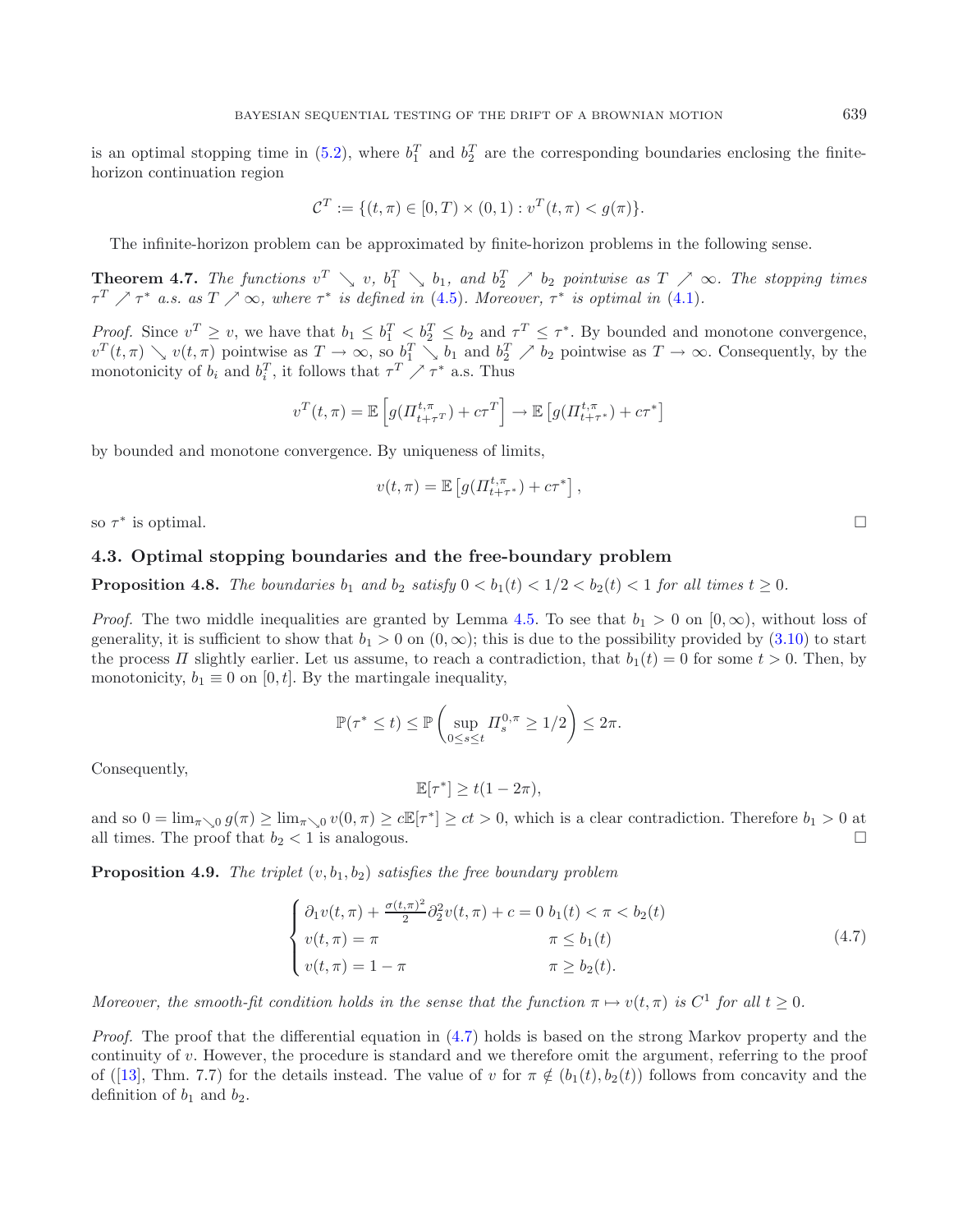<span id="page-14-0"></span>For the smooth-fit condition, note that the value function  $\pi \mapsto v(t,\pi)$  is continuous on  $(0,1)$  and  $C^1$  for  $\pi \in (b_1(t), b_2(t))$  as well as for  $\pi \in (0, b_1(t)) \cup (b_2(t), 1)$ . Thus it remains to check the  $C^1$  property at  $b_1(t)$  and  $b_2(t)$ . To prove the  $C^1$  property at  $b_1(t)$  (the  $C^1$  property at  $b_2(t)$  being completely analogous), note that since v is concave in  $\pi$ , it suffices to show that

<span id="page-14-2"></span>
$$
\liminf_{\epsilon \downarrow 0} \frac{v(t, b(t) + \epsilon) - v(t, b(t))}{\epsilon} \ge 1.
$$
\n(4.8)

Without loss of generality, we do this for  $t = 0$ , letting  $\pi = b_1(0)$ .

Let  $\epsilon \in (0, 1/2 - \pi)$  and denote by  $\tau^{\epsilon}$  the first hitting time of the stopping region for  $\Pi^{0, \pi + \epsilon}$ . Then

$$
v(0, \pi + \epsilon) - v(0, \pi) \geq \mathbb{E}\left[g\left(\Pi_{\tau^{\epsilon}}^{0, \pi + \epsilon}\right) - g\left(\Pi_{\tau^{\epsilon}}^{0, \pi}\right)\right]
$$
  

$$
\geq \epsilon - 2\mathbb{E}\left[\left(\Pi_{\tau^{\epsilon}}^{0, \pi + \epsilon} - \Pi_{\tau^{\epsilon}}^{0, \pi}\right)1\!\!1_{\{\Pi_{\tau^{\epsilon}}^{0, \pi + \epsilon} > 1/2\}}\right].
$$

Thus, to prove [\(4.8\)](#page-14-0) it suffices (by the Cauchy–Schwartz's inequality) to show that

$$
\mathbb{E}\left[ (H_{\tau\epsilon}^{0,\pi+\epsilon} - H_{\tau\epsilon}^{0,\pi})^2 \right] \mathbb{P}\left( H_{\tau\epsilon}^{0,\pi+\epsilon} > 1/2 \right) = o(\epsilon^2)
$$
\n(4.9)

as  $\epsilon \to 0$ . To do this, first assume that  $\sigma$  is Lipschitz continuous in  $\pi$  on any compact time interval, and define

<span id="page-14-1"></span>
$$
h(t) := \mathbb{E}\left[ (H_{t \wedge \tau^{\epsilon}}^{0,\pi+\epsilon} - H_{t \wedge \tau^{\epsilon}}^{0,\pi})^2 \right].
$$

Fixing  $T > 0$ , for  $t \in [0, T]$  we have

$$
h(t) = \mathbb{E}\left[\left(\epsilon + \int_0^{t \wedge \tau^{\epsilon}} \sigma(s, \Pi_s^{0, \pi + \epsilon}) - \sigma(s, \Pi_s^{0, \pi}) d\hat{W}_s\right)^2\right]
$$
  

$$
\leq \epsilon^2 + \int_0^t \mathbb{E}\left[D(T)^2 \left(\Pi_s^{0, \pi + \epsilon} - \Pi_s^{0, \pi}\right)^2 \mathbb{1}_{\{s \leq \tau^{\epsilon}\}}\right] ds
$$
  

$$
\leq \epsilon^2 + D(T)^2 \int_0^t h(s) ds,
$$

where  $D(T)$  is a Lipschitz constant for  $\sigma$  on  $[0, T] \times (0, 1)$ . Consequently, Gronwall's inequality yields

$$
h(T) \le \epsilon^2 e^{D(T)^2 T}.\tag{4.10}
$$

Next, denote by  $f(y) := \pi - \frac{\pi}{1-\pi}(y-\pi)$  the affine function satisfying  $f(\pi) = \pi$  and  $f(1) = 0$ , and note that  $f \leq g$  on  $[\pi, 1]$ . Therefore,

$$
c\mathbb{E}[\tau^{\epsilon}] = v(0, \pi + \epsilon) - \mathbb{E}[g(\Pi_{\tau^{\epsilon}}^{0, \pi + \epsilon})]
$$
  
\n
$$
\leq g(\pi + \epsilon) - \mathbb{E}[f(\Pi_{\tau^{\epsilon}}^{0, \pi + \epsilon})]
$$
  
\n
$$
= \pi + \epsilon - (\pi - \frac{\pi}{1 - \pi} \mathbb{E}[\Pi_{\tau^{\epsilon}}^{0, \pi + \epsilon} - \pi])
$$
  
\n
$$
= \epsilon/(1 - \pi),
$$

where the inequality follows from the monotonicity of  $b_1$  and the last equality by optional sampling. Thus, writing  $D = 1/(1 - \pi)$ , we have

$$
\mathbb{P}(\tau_{\epsilon} > T) \le D\epsilon/(cT). \tag{4.11}
$$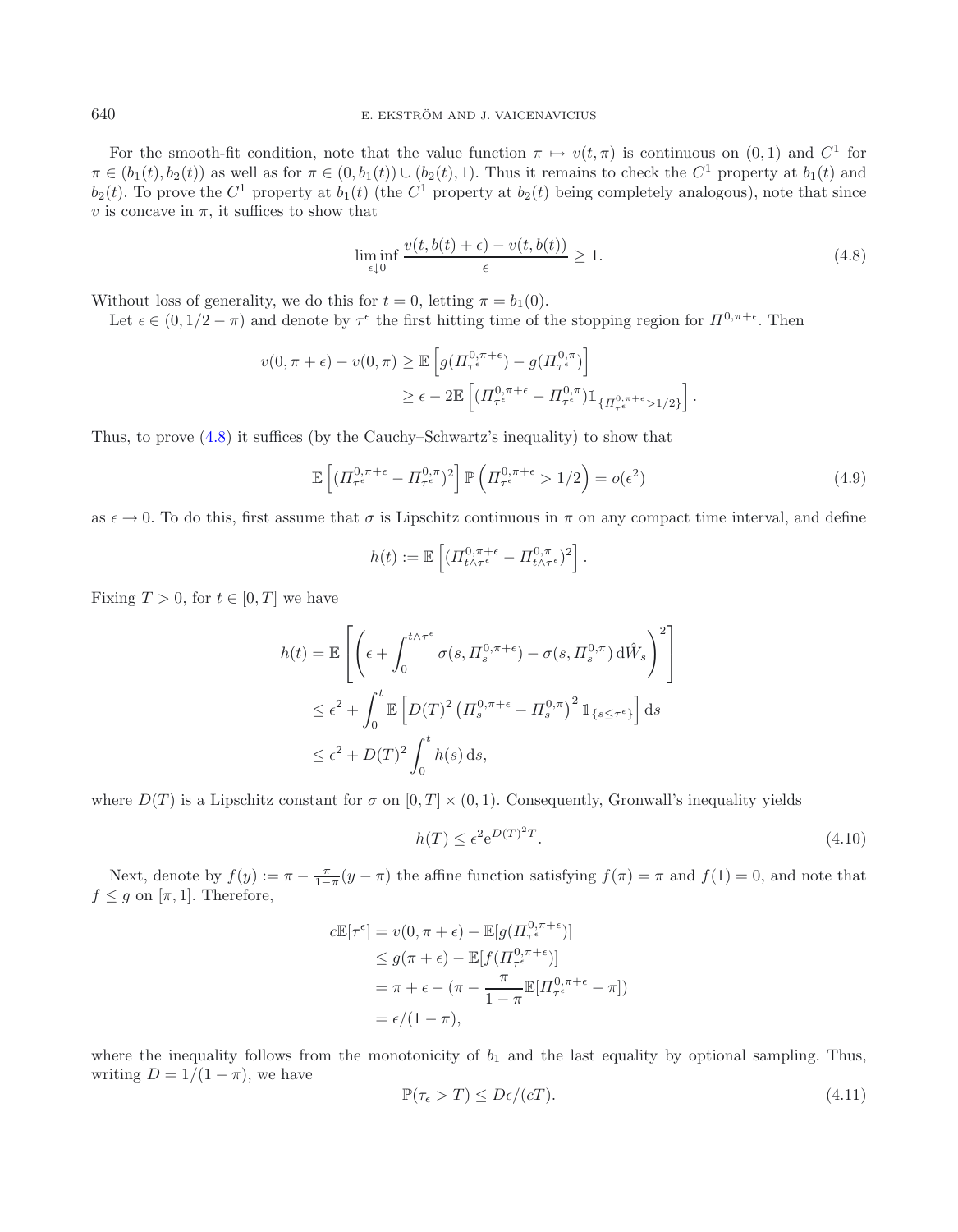<span id="page-15-0"></span>Moreover, writing

$$
\tau_{\pi,1/2} := \inf \{ s \ge 0 : \Pi_s^{0,\pi+\epsilon} \notin (\pi,1/2) \},
$$

we have

$$
\mathbb{P}\left(\Pi_{\tau^{\epsilon}}^{0,\pi+\epsilon} > 1/2\right) \le \mathbb{P}\left(\Pi_{\tau_{\pi,1/2}}^{0,\pi+\epsilon} = 1/2\right) \le \frac{\epsilon}{\frac{1}{2} - \pi} = C\epsilon
$$
\n(4.12)

for  $C = 2/(1-2\pi)$ , where we used the martingality of  $\Pi$  to obtain the second inequality. Putting together [\(4.10\)](#page-14-1)–  $(4.12)$  yields

$$
\mathbb{E}\left[ (I_{\tau^{\epsilon}}^{0,\pi+\epsilon} - I_{\tau^{\epsilon}}^{0,\pi})^{2} \right] \mathbb{P}\left( I_{\tau^{\epsilon}}^{0,\pi+\epsilon} > 1/2 \right) \leq \left( \mathbb{E}\left[ (I_{\tau^{\epsilon}}^{0,\pi+\epsilon} - I_{\tau^{\epsilon}}^{0,\pi})^{2} \mathbb{1}_{\{\tau_{\epsilon} \leq T\}} \right] + \mathbb{P}(\tau_{\epsilon} > T) \right) \mathbb{P}\left( I_{\tau^{\epsilon}}^{0,\pi+\epsilon} > 1/2 \right) \leq \epsilon^{2} C(\epsilon e^{D(T)^{2}T} + D/(cT)).
$$

Given  $\delta > 0$ , it is possible to choose T large enough so that  $CD/(cT) \leq \delta/2$ , and then to choose  $\epsilon > 0$  small enough so that  $C\epsilon e^{D^2(T)T} \leq \delta/2$ . This proves [\(4.9\)](#page-14-2) and thus finishes the proof of the smooth-fit property if  $\sigma$ is Lipschitz in  $\pi$ , locally uniformly in t.

For a general  $\sigma$ , due to the  $C^1$  regularity of  $\sigma$  on  $[0,\infty)\times(0,1)$ , one can find another volatility function  $\hat{\sigma}$  that is Lipschitz continuous in  $\pi$  on any given compact interval in time, and that satisfies  $0 \leq \hat{\sigma} \leq \sigma$  everywhere and  $\hat{\sigma} = \sigma$  on  $[0, \infty) \times [b_1(0), b_2(0)]$ . By monotonicity in the volatility, the corresponding value function  $\hat{v}$  satisfies  $\hat{v} \geq v$ . On the other hand, since  $\hat{\sigma} = \sigma$  on  $[0, \infty) \times [b_1(0), b_2(0)]$  and since  $\tau^*$  is optimal for the volatility  $\sigma$ , we also have  $\hat{v} \leq v$ , so  $\hat{v} = v$ . By the above argument,  $\hat{v}$  is  $C^1$ , which finishes the proof.  $\Box$ 

# **Theorem 4.10.** *The boundaries*  $b_1$  *and*  $b_2$  *are both continuous.*

*Proof.* Let us prove continuity of  $b_1$  (the proof for  $b_2$  is analogous). We know that  $b_1$  is right-continuous, so it suffices to assume for a contradiction that  $b_1$  is not continuous at some time  $t_0 > 0$ . By monotonicity,  $b_1(t_0) > b_1(t_0-)$ . In the continuation region,  $\partial_1 v \geq 0$ , so  $(4.7)$  yields

$$
\frac{\sigma^2}{2}\partial_2^2 v \le -c.
$$

Since  $\sigma$  is locally bounded away from zero, this means that on each compact set we can find some constant  $d > 0$  such that  $\partial_2^2 v \le -d$ . By Proposition [4.9,](#page-13-2) the map  $\pi \mapsto v(t,\pi)$  is  $C^1$  on  $[b_1(t), b_2(t)]$  for any  $t \ge 0$ , so for  $t < t_0$  and  $b_1(t) < \pi < b_1(t_0)$ , we have

$$
v(t,\pi) - g(\pi) = \int_{b_1(t)}^{\pi} \int_{b_1(t)}^{w} \partial_2^2(v - g)(t, u) \, du \, dw
$$
  
 
$$
\leq -d(\pi - b_1(t))^2/2.
$$

Choosing  $\pi = \frac{b_1(t_0 -) + b_1(t_0)}{2}$  and letting  $t \to t_0$  gives

$$
v(t_0, \frac{b_1(t_0-)+b_1(t_0)}{2})-g(\frac{b_1(t_0-)+b_1(t_0)}{2})\leq -d(b_1(t_0)-b_1(t_0-))^2/2<0.
$$

This contradicts the assumption that  $(t_0, \frac{b_1(t_0-)+b_1(t_0)}{2})$  belongs to the stopping region, so  $b_1$  has to be  $\Box$ continuous.  $\Box$ 

**Remark 4.11.** Even though, in this section, all the results are formulated for the perpetual problem  $(4.1)$ , it is straightforward to check that the corresponding results for the finite-horizon problem [\(5.2\)](#page-16-2) also hold. In that case, the boundaries  $b_1^T$ :  $[0,1] \rightarrow (0,1)$  and  $b_2^T$ :  $[0,1] \rightarrow (0,1)$  are continuous and monotone, with  $0 \leq b_1^T \leq 1/2 < b_2^T < 1$  on  $[0,T)$  and  $b_1^T(T) = b_2^T(T) = 1/2$ . Also, the assertions of Proposition [4.9](#page-13-2) hold for  $(v^T, b_1^T, b_2^T)$  on the time interval  $[0, T)$  in place of  $(v, b_1, b_2)$ .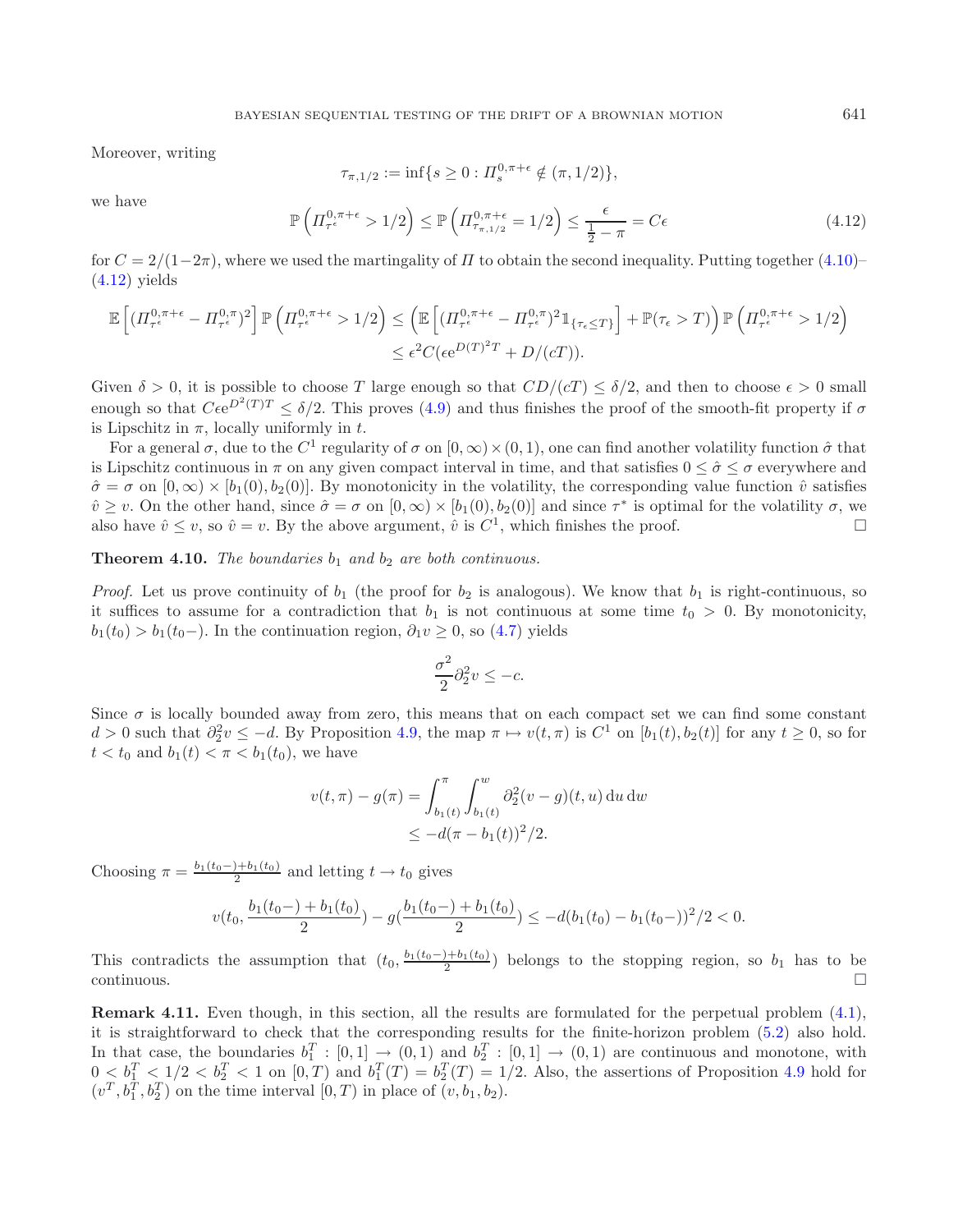#### <span id="page-16-0"></span>642 E. EKSTRÖM AND J. VAICENAVICIUS

## <span id="page-16-3"></span>5. Integral equations for the boundaries

It is well-known that optimal stopping boundaries, under some conditions, can be characterized by certain integral equations, compare [\[10](#page-22-17)] and [\[19\]](#page-22-18). In this section, we study the integral equations for the optimal stopping boundaries arising in our sequential testing problem. For the problem [\(5.2\)](#page-16-2) with finite horizon, a pair of integral equations is shown to completely characterise the optimal stopping boundaries within the class of continuous solutions. The situation in the perpetual case is more delicate, and uniqueness of solutions remains an open question.

### <span id="page-16-4"></span>**5.1. A pair of integral equations for the finite-horizon boundaries**

**Theorem 5.1.** *Assume that*  $T < \infty$ *. Then the pair*  $(b_1^T, b_2^T)$  *is the unique continuous solution of* 

$$
\begin{cases}\nc_1(t) = \mathbb{E}\left[g(H_T^{t,c_1(t)})\right] + c \int_0^{T-t} \mathbb{P}(c_1(t+u) < H_{t+u}^{t,c_1(t)} < c_2(t+u)) \, \mathrm{d}u \\
1 - c_2(t) = \mathbb{E}\left[g(H_T^{t,c_2(t)})\right] + c \int_0^{T-t} \mathbb{P}(c_1(t+u) < H_{t+u}^{t,c_2(t)} < c_2(t+u)) \, \mathrm{d}u\n\end{cases} \tag{5.1}
$$

*such that*  $0 < c_1(t) < 1/2 < c_2(t) < 1$  *for all*  $t \in [0, T]$ *.* 

*Proof.* For  $(t, \pi) \in [0, T) \times (0, 1)$  and  $\epsilon > 0$  small enough, let

<span id="page-16-2"></span>
$$
\tau_{\epsilon} := \inf \{ s \ge 0 : H_{t+s}^{t,\pi} \notin (\epsilon, 1 - \epsilon) \} \wedge (T - t - \epsilon).
$$

<span id="page-16-1"></span>Applying Ito's formula (more precisely, an extension of Ito's formula, see ([\[18\]](#page-22-19), Thm. 3.1 and Rem. 3.2), which can be applied thanks to the monotonicity of  $b_1^T$  and  $b_2^T$ ) to the process  $v^T(t + s \wedge \tau_{\epsilon}, \Pi_{t+s \wedge \tau_{\epsilon}}^{t,\pi})$  and then taking expectations yields

$$
\mathbb{E}\left[v(t+\tau_{\epsilon},\Pi_{t+\tau_{\epsilon}}^{t,\pi})\right] = v^{T}(t,\pi) - c\mathbb{E}\left[\int_{0}^{\tau_{\epsilon}}1_{(b_{1}^{T}(t+u),b_{2}^{T}(t+u))}(\Pi_{t+u}^{t,\pi}) du\right].
$$

Since  $\tau_{\epsilon} \to T - t$  as  $\epsilon \to 0$ , it follows from Proposition [4.4](#page-11-3) and bounded convergence that

$$
\mathbb{E}\left[g(\Pi_T^{t,\pi})\right] = v^T(t,\pi) - c \int_0^{T-t} \mathbb{P}(b_1^T(t+u) < \Pi_{t+u}^{t,\pi} < b_2^T(t+u)) \, \mathrm{d}u. \tag{5.2}
$$

Plugging in  $\pi = b_1^T(t)$  and  $\pi = b_2^T(t)$  shows that  $(b_1^T, b_2^T)$  solves [\(5.1\)](#page-16-3).

For uniqueness, assume that  $(c_1, c_2)$  is another continuous solution to  $(5.1)$  with  $0 < c_1(t) \leq 1/2 \leq c_2(t) < 1$ , and define

$$
V(t,\pi) := \mathbb{E}\left[g(\Pi_T^{t,\pi})\right] + c \int_0^{T-t} \mathbb{P}(c_1(t+u) < \Pi_{t+u}^{t,\pi} < c_2(t+u)) \, \mathrm{d}u. \tag{5.3}
$$

Then  $V(t, c_1(t)) = c_1(t)$  and  $V(t, c_2(t)) = 1 - c_2(t)$  by [\(5.1\)](#page-16-3), and  $V(T, \pi) = g(\pi)$ . Moreover, by the Markov property, the process  $\overline{\phantom{a}}$ 

$$
M_s := V(t+s, \Pi_{t+s}^{t,\pi}) + c \int_0^s \mathbbm{1}_{(c_1(t+u), c_2(t+u))} (\Pi_{t+u}^{t,\pi}) \, du
$$

is a martingale for any  $(t, \pi)$ . In particular, the process

$$
\tilde{M}_s := v^T(t+s, \Pi_{t+s}^{t,\pi}) + c \int_0^s \mathbbm{1}_{\left(b_1^T(t+u), b_2^T(t+u)\right)} \left(\Pi_{t+u}^{t,\pi}\right) \mathrm{d}u
$$

is also a martingale.

*Claim* 1:  $V(t, \pi) = g(\pi)$  for  $\pi \notin (c_1(t), c_2(t)).$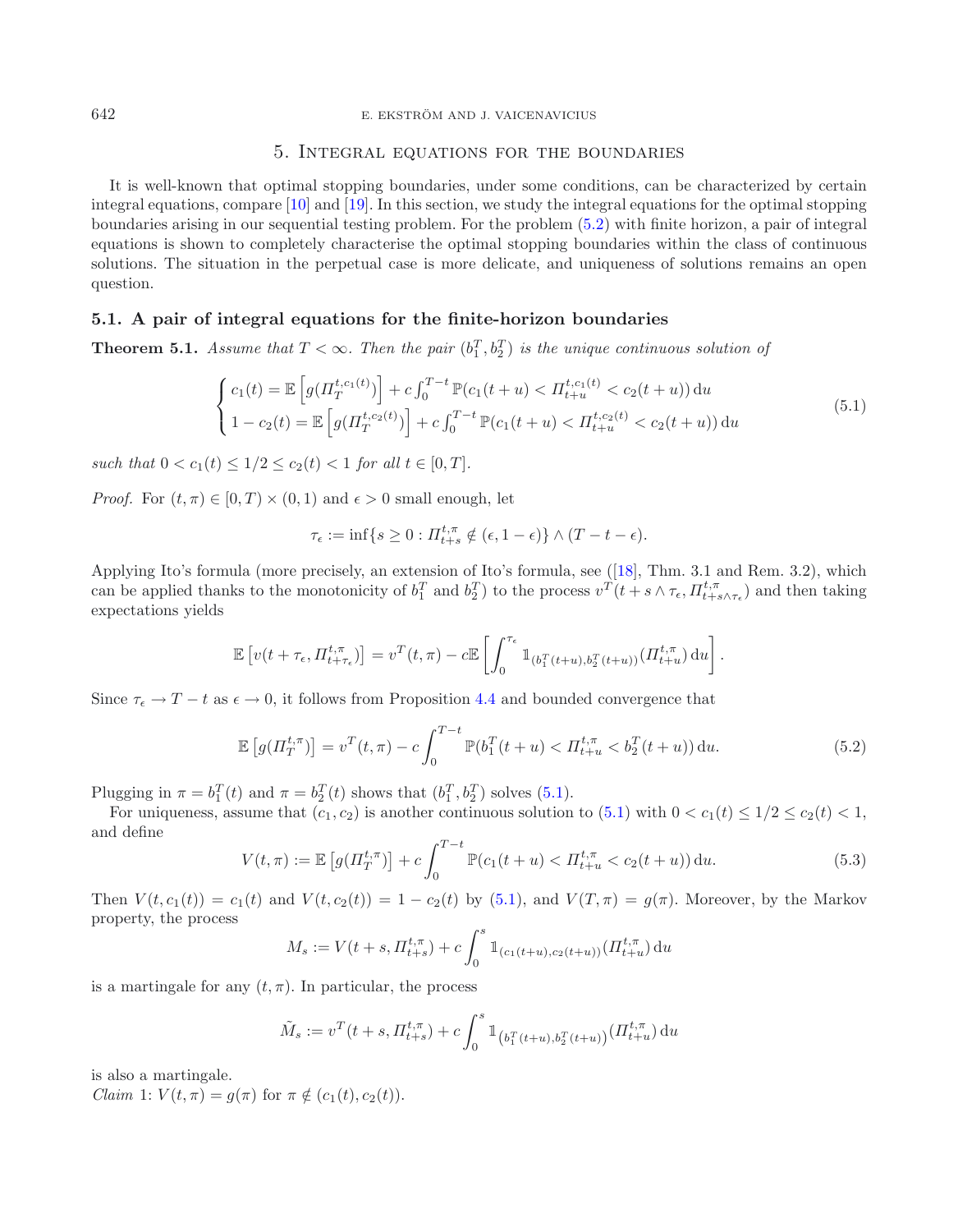Assume that  $\pi \leq c_1(t)$  (the case  $\pi \geq c_2(t)$  is similar), and let

$$
\gamma_c := \inf\{s \ge 0 : \Pi_{t+s}^{t,\pi} \ge c_1(t+s)\} \wedge (T-t).
$$

Then

$$
V(t,\pi) = \mathbb{E}\left[V(t+\gamma_c, \Pi_{t+\gamma_c}^{t,\pi})\right] = \mathbb{E}\left[\Pi_{t+\gamma_c}^{t,\pi}\right] = \pi = g(\pi),
$$

whith the first equality being justified by optional sampling and the martingale property of  $M$ , the second by  $(5.1)$ , and the third by optional sampling and the martingale property of  $\Pi$ .

*Claim* 2:  $V \geq v^T$ . Take  $(t, \pi)$  such that  $c_1(t) < \pi < c_2(t)$ , and let

<span id="page-17-0"></span>
$$
\tau_c := \inf\{s \ge 0 : \Pi_{t+s}^{t,\pi} \notin (c_1(t+s), c_2(t+s))\} \wedge (T-t).
$$

Then

$$
V(t,\pi) = \mathbb{E}\left[V(t+\tau_c, \Pi_{t+\tau_c}^{t,\pi})\right] + c\mathbb{E}\left[\int_0^{\tau_c} \mathbb{1}_{(c_1(t+u), c_2(t+u))}(\Pi_{t+u}^{t,\pi}) du\right]
$$

$$
= \mathbb{E}\left[g(\Pi_{t+\tau_c}^{t,\pi})\right] + c\mathbb{E}\left[\tau_c\right] \ge v^T(t,\pi).
$$

From this and Claim 1, Claim 2 follows.

*Claim* 3:  $b_1^T \leq c_1$  and  $c_2 \leq b_2^T$ . Assume that  $b_1^T(t) > c_1(t)$  for some t. Choose  $\pi = c_1(t)$ , and let

$$
\gamma_b := \inf \{ s \ge 0 : \Pi_{t+s}^{t,\pi} \ge b_1^T(t+s) \} \wedge (T-t).
$$

Then, by right-continuity of  $b_1^T$  and  $c_1$ ,

$$
\mathbb{E}\left[\int_0^{\gamma_b} \mathbb{1}_{(c_1(t+u), c_2(t+u))} (H_{t+u}^{t,\pi}) du\right] > 0.
$$
\n(5.4)

On the other hand, by optional sampling and martingality of M and  $\tilde{M}$  we have

<span id="page-17-1"></span>
$$
0 = V(t, \pi) - v^{T}(t, \pi)
$$
  
=  $\mathbb{E}\left[V(t + \gamma_{b}, H_{t + \gamma_{b}}^{t, \pi}) - v^{T}(t + \gamma_{b}, H_{t + \gamma_{b}}^{t, \pi})\right]$   
+  $c \mathbb{E}\left[\int_{0}^{\gamma_{b}} 1_{(c_{1}(t + u), c_{2}(t + u))} (H_{t + u}^{t, \pi}) du\right].$ 

Since  $V \geq v$  by Claim 2, this contradicts [\(5.4\)](#page-17-0) and thus  $b_1^T \leq c_1$ . The claim  $c_2 \leq b_2^T$  is proved similarly.

Now, it follows from [\(5.2\)](#page-16-2), [\(5.3\)](#page-16-1) and Claim 3 that  $V = v^T$ . Therefore, since  $v^T < g$  for  $\pi \in (b_1^T(t), b_2^T(t))$  it follows from Claims 1 and 3 that  $b_1^T = c_1$  and  $b_2^T = c_2$ , which finishes the proof.

**Remark 5.2.** A closer inspection of the proof above shows that uniqueness holds in the larger class of pairs  $(c_1, c_2)$  such that  $c_1$  is right-continuous with no negative jumps and  $c_2$  is right-continuous with no positive jumps.

#### **5.2. A pair of integral equations for the infinite-horizon boundaries**

**Theorem 5.3.** *The pair*  $(b_1, b_2)$  *is a solution of* 

$$
\begin{cases}\nb_1(t) = c \int_0^\infty \mathbb{P}(b_1(t+u) < H_{t+u}^{t,b_1(t)} < b_2(t+u)) \, \mathrm{d}u \\
1 - b_2(t) = c \int_0^\infty \mathbb{P}(b_1(t+u) < H_{t+u}^{t,b_2(t)} < b_2(t+u)) \, \mathrm{d}u.\n\end{cases} \tag{5.5}
$$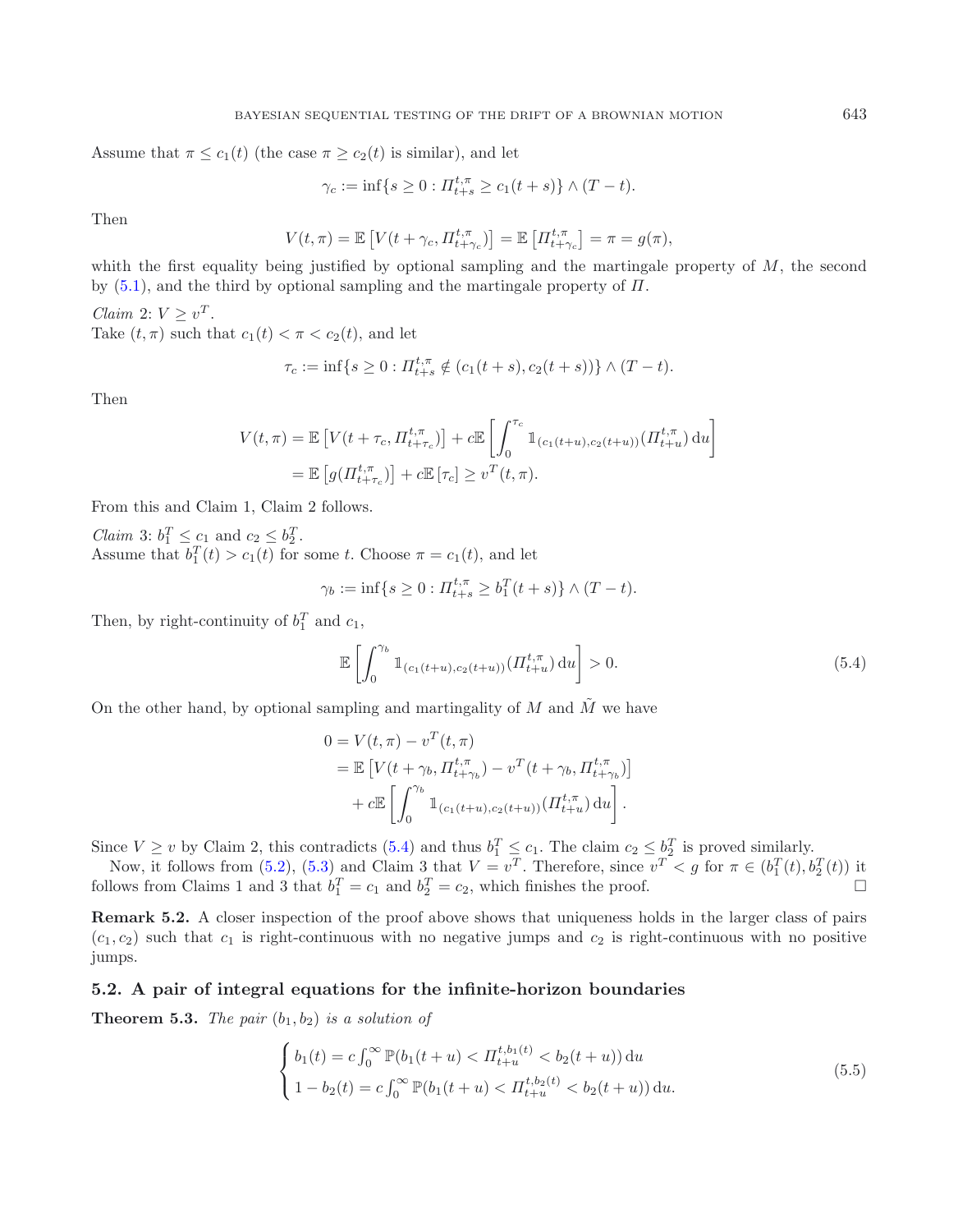*Proof.* For fixed  $T > 0$ , an application of Itô's formula as in the preceding proof gives

$$
\mathbb{E}\left[v(T, \Pi_T^{t,\pi})\right] = v(t,\pi) - c \int_0^{T-t} \mathbb{P}(b_1(t+u) < \Pi_{t+u}^{t,\pi} < b_2(t+u)) \, \mathrm{d}u.
$$

Since v is bounded and  $\Pi_T^{t,\pi}$  converges to either 0 or 1 as  $T \to \infty$  by Proposition [3.5,](#page-5-1) we find that

$$
v(t,\pi) = c \int_0^{\infty} \mathbb{P}(b_1(t+u) < \Pi_{t+u}^{t,\pi} < b_2(t+u)) \, \mathrm{d}u.
$$

<span id="page-18-2"></span>Plugging in  $\pi = b_1(t)$  and  $\pi = b_2(t)$  shows that  $(b_1, b_2)$  solves [\(5.5\)](#page-17-1).

**Remark 5.4.** The main technical difficulty when trying to apply the uniqueness proof of Theorem [5.1](#page-16-4) to the perpetual problem lies in the lack of a straightforward extension of the optional sampling theorem to unbounded, possibly infinite stopping times.

#### **5.3. The case of a symmetric volatility function**

Now assume that the volatility function is symmetric about  $\pi = 1/2$ , *i.e.*  $\sigma(t, \pi) = \sigma(t, 1 - \pi)$ . This is the case, for example, if the prior distribution  $\mu$  is symmetric about zero in the sense that  $\mu([0, a)) = \mu((-a, 0))$ for all  $a > 0$ . Then, by symmetry,  $b_1^T = 1 - b_2^T$ , and we set  $b^T := b_1^T$ . The following result is a straightforward consequence of Theorem [5.1.](#page-16-4)

**Theorem 5.5.** *Assume that*  $\sigma$  *is symmetric about*  $\pi = 1/2$ *. Then the boundary*  $b^T$  *is the unique continuous solution of*

$$
c(t) = \mathbb{E}\left[g(\Pi_T^{t,c(t)})\right] + c \int_0^{T-t} \mathbb{P}(c(t+u) < \Pi_{t+u}^{t,c(t)} < 1 - c(t+u)) \, \mathrm{d}u \tag{5.6}
$$

*such that*  $0 < c(t) < 1/2$  *for all*  $t \in [0, T]$ *.* 

<span id="page-18-0"></span>**Remark 5.6.** Although not necessarily symmetric, all normal prior distributions as well as all two-point priors give rise to symmetric volatilities, compare Section [3.](#page-3-0)

#### 6. Long-term asymptotics of the volatility and the boundaries

Since the boundaries  $b_1$  and  $b_2$  are monotone, the limits  $b_i(\infty) := \lim_{t\to\infty} b_i(t)$ ,  $i = 1, 2$ , exist with  $b_1(\infty) \le$  $1/2$  and  $b_2(t) \geq 1/2$ . In this section we determine these limits. To do that, we first derive a few limiting properties of level curves as well as study the limit  $\sigma(\infty, \pi) := \lim_{t\to\infty} \sigma(t, \pi)$  of the volatility.

Let us define

<span id="page-18-1"></span>
$$
r = \inf\{s \ge 0 : \mu([s, s + \epsilon)) > 0 \text{ for all } \epsilon > 0\}
$$
\n
$$
(6.1)
$$

and

$$
l = \sup\{s < 0 : \mu\left((s - \epsilon, s)\right) > 0 \text{ for all } \epsilon > 0\}.\tag{6.2}
$$

We write  $m = (l + r)/2$  for the midpoint between l and r.

The following proposition will serve as a useful device for understanding long-term volatility.

### **Proposition 6.1.**

*1.* If  $\alpha > m$ , then  $\pi(t, \alpha t) \rightarrow 1$  as  $t \rightarrow \infty$ .

2. If  $\alpha < m$ , then  $\pi(t, \alpha t) \to 0$  *as*  $t \to \infty$ .

*Proof.* Given  $\alpha \in \mathbb{R}$ , define

$$
h(t) := \frac{\int_{(-\infty,0)} \exp\left(-(b-\alpha)^2 \frac{t}{2}\right) \mu(\mathrm{d}b)}{\int_{[0,\infty)} \exp\left(-(b-\alpha)^2 \frac{t}{2}\right) \mu(\mathrm{d}b)},
$$

so that  $\pi(t, \alpha t) = 1/(1 + h(t))$ . We will prove the claims in two different cases separately.

 $\Box$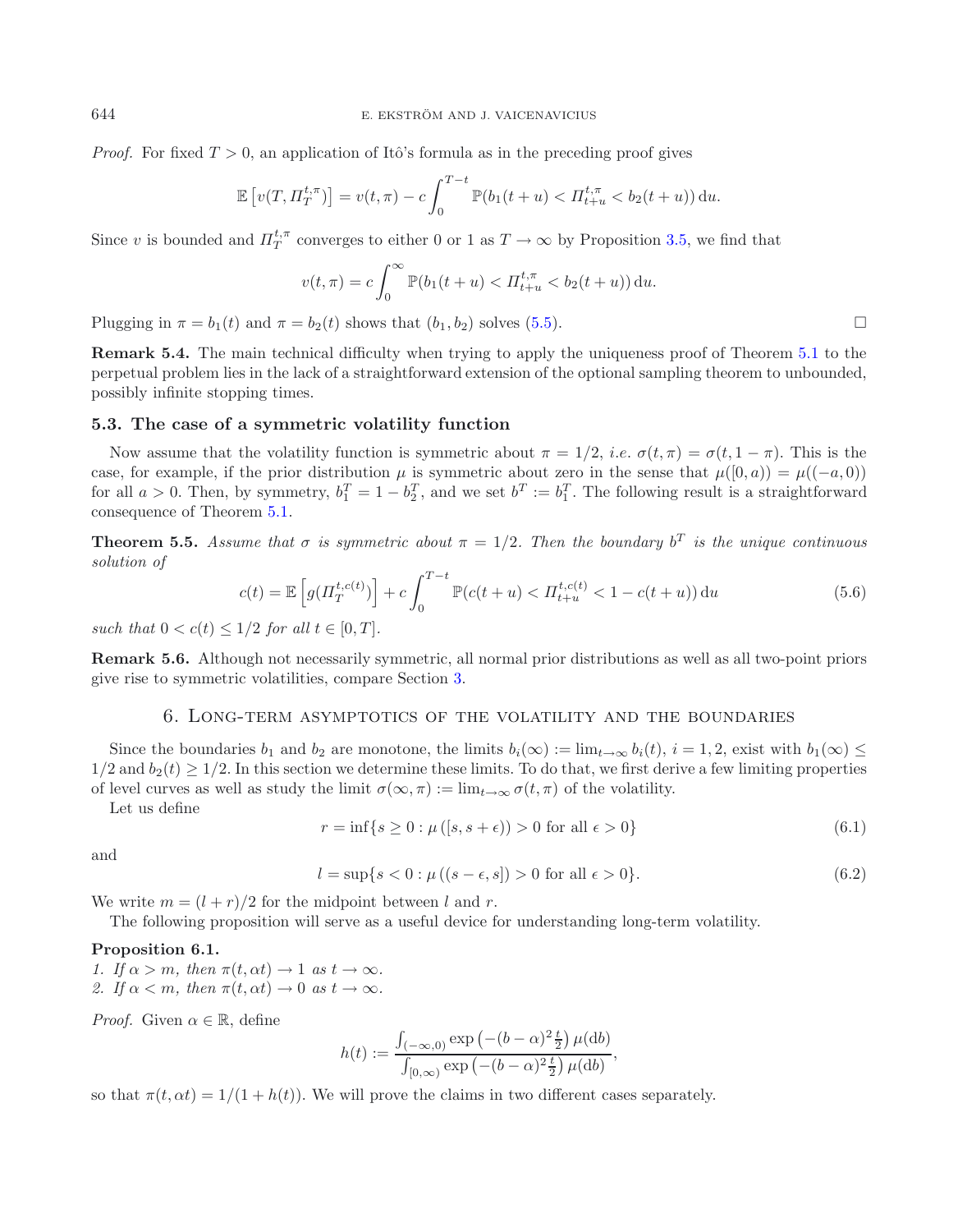(i) First case:  $l < r$ .

1. First note that, in view of Proposition [3.4,](#page-5-0) it suffices to treat the case  $\alpha \in (m, r)$ . For such  $\alpha$ , fix  $\gamma > r$ such that  $\gamma - \alpha < \alpha - l$ . Then

$$
h(t) \le \frac{\exp\left(-(\alpha - l)^2 \frac{t}{2}\right) \int_{(-\infty,0)} \mu(\mathrm{d}b)}{\exp\left(-(\gamma - \alpha)^2 \frac{t}{2}\right) \int_{[0,\gamma]} \mu(\mathrm{d}b)} \to 0
$$

as  $t \to \infty$ . Hence  $\pi(t, \alpha t) \to 1$  as  $t \to \infty$ .

2. For the second result, suppose that  $\alpha < m$ , and note that it suffices to treat the case  $\alpha \in (l,m)$ . Let  $\gamma < l$ be such that  $\alpha - \gamma < r - \alpha$ . Then

$$
h(t) \ge \frac{\exp\left(-(\alpha - \gamma)^2 \frac{t}{2}\right) \int_{(\gamma,0)} \mu(\mathrm{d}b)}{\exp\left(-(r - \alpha)^2 \frac{t}{2}\right) \int_{[0,\infty)} \mu(\mathrm{d}b)} \to \infty
$$

as  $t \to \infty$ . Hence  $\pi(t, \alpha t) \to 0$  as  $t \to \infty$ .

- (ii) Second case:  $l = r = 0$ .
	- 1. Assume that  $\alpha > 0$ , and let  $\epsilon > 0$ . Then

$$
h(t) \le \frac{\int_{(-\infty, -\epsilon)} \exp\left(-(\alpha + \epsilon)^2 \frac{t}{2}\right) \mu(\mathrm{d}b) + \int_{[-\epsilon, 0)} \exp\left(-\alpha^2 \frac{t}{2}\right) \mu(\mathrm{d}b)}{\int_{[0, \alpha]} \exp\left(-\alpha^2 \frac{t}{2}\right) \mu(\mathrm{d}b)}
$$

$$
\to \frac{\mu([-\epsilon, 0))}{\mu([0, \alpha])}
$$

as  $t \to \infty$ . Thus, since  $\epsilon > 0$  is arbitrary and  $\mu([-\epsilon, 0)) \to 0$  as  $\epsilon \to 0$ , we conclude that  $h(t) \to 0$  as  $t \to \infty$ . Consequently,  $\pi(t, \alpha t) \to 1$ .

2. Next, assume that  $\alpha < 0$ . Choosing  $\gamma \in (\alpha, 0)$  with  $\mu((\alpha, \gamma)) > 0$ , we find that

$$
h(t) \geq \frac{\exp\left(-(\alpha - \gamma)^2 \frac{t}{2}\right) \int_{(\alpha,\gamma)} \mu(\mathrm{d}b)}{\exp\left(-\alpha^2 \frac{t}{2}\right) \int_{[0,\infty)} \mu(\mathrm{d}b)} \to \infty
$$

as  $t \to \infty$ . Consequently,  $\pi(t, \alpha t) \to 0$  as  $t \to \infty$ , which finishes the proof.

**Remark 6.2.** Notice that Proposition [6.1](#page-18-1) implies that for any fixed value  $\pi$ , the corresponding level curve  $x(\cdot, \pi)$  satisfies  $\lim_{t\to\infty}(ct - x(t, \pi)) = \infty$  if  $\alpha > m$ , and  $\lim_{t\to\infty}(\alpha t - x(t, \pi)) = -\infty$  if  $\alpha < m$ .

#### <span id="page-19-0"></span>**6.1. Long-term behaviour of the volatility**

Now, we are in a position to determine the limit  $\sigma(\infty, \pi) := \lim_{t \to \infty} \sigma(t, \pi)$  of the volatility as time increases.

**Proposition 6.3.** *The long-term limit of volatility satisfies*  $\sigma(\infty, \pi) = (r - l)\pi(1 - \pi)$ *.* 

**Remark 6.4.** Note that if  $l = r = 0$ , then the volatility converges to zero as time tends to infinity. Also, note that if  $l < r$ , then the volatility tends to the volatility from the case of a two-point prior distribution.

*Proof of Proposition [6.3.](#page-19-0)* We first claim that

$$
\mathbb{E}_{t,x(t,\pi)}\left[B1_{[0,\infty)}(B)\right] \to \pi r
$$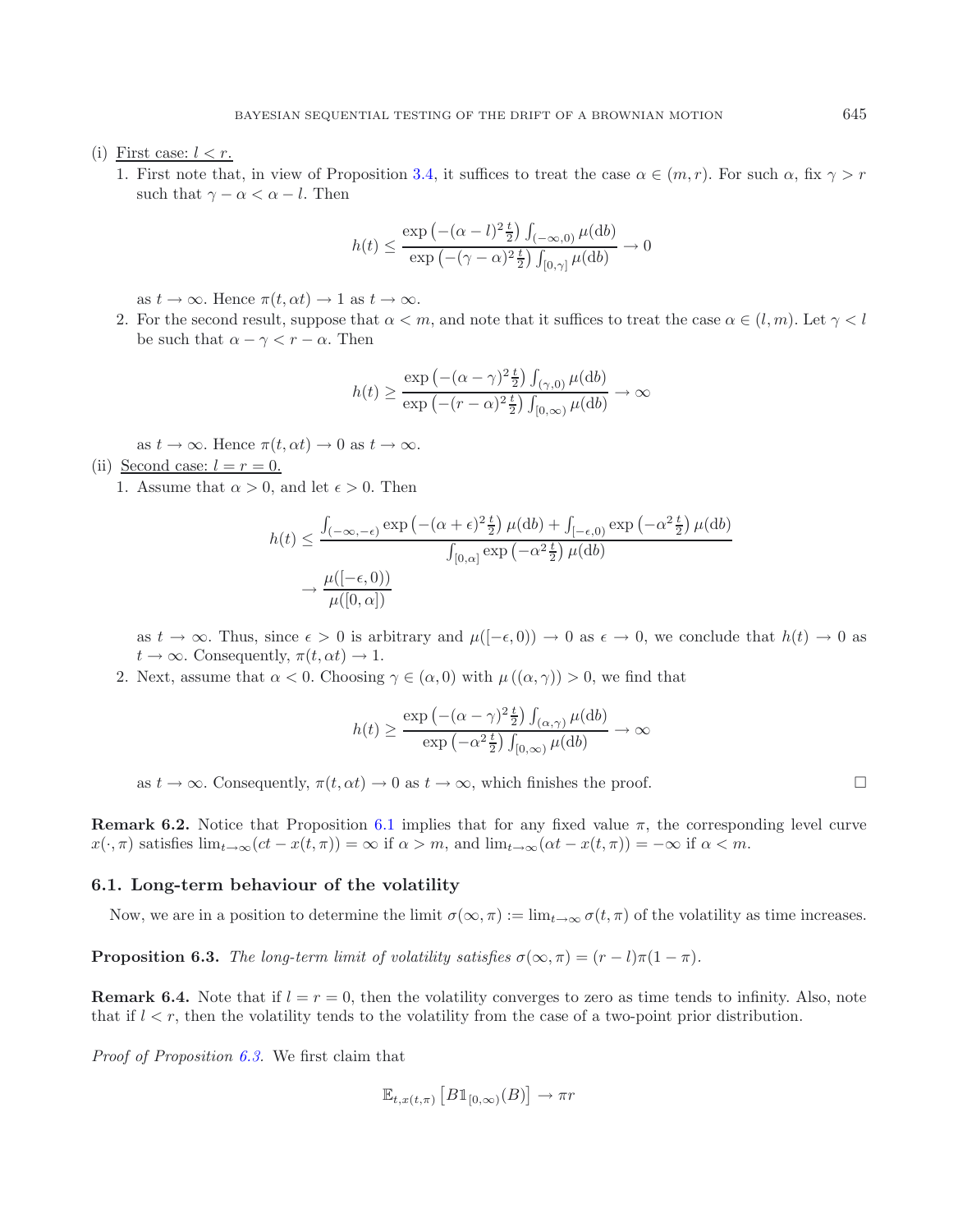as  $t \to \infty$ . To see this, suppose that  $a > r$  and take  $\gamma \in (r, a)$  such that  $\gamma - r < a - \gamma$ . By Corollary [3.3](#page-4-6) and Proposition [6.1,](#page-18-1) for all large enough  $t$ ,

$$
\mathbb{E}_{t,x(t,\pi)}\left[B1_{(a,\infty)}(B)\right] \leq \mathbb{E}_{t,\gamma t}\left[B1_{(a,\infty)}(B)\right]
$$
  
= 
$$
\frac{\int_{(a,\infty)} b e^{-(b-\gamma)^2 \frac{t}{2}} \mu(\mathrm{d}b)}{\int_{\mathbb{R}} e^{-(b-\gamma)^2 \frac{t}{2}} \mu(\mathrm{d}b)}
$$
  

$$
\leq \frac{\exp\left(-(a-\gamma)^2 \frac{t}{2}\right) \int_{(a,\infty)} b \mu(\mathrm{d}b)}{\exp\left(-(\gamma-r)^2 \frac{t}{2}\right) \mu([r,\gamma))},
$$

which tends to 0 as  $t \to \infty$ . Now, the fact that  $\mathbb{P}_{t,x(t,\pi)}(B \in [0,r)) = 0$  for all  $t \geq 0$  finishes the claim.

Next, straightforward modifications of the arguments above show that

$$
\mathbb{E}_{t,x(t,\pi)}\left[B\mathbb{1}_{(-\infty,0)}(B)\right] \to (1-\pi)l
$$

as  $t \to \infty$ . Since

$$
\sigma(t,\pi) = (1-\pi)\mathbb{E}_{t,x(t,\pi)}\left[B\mathbb{1}_{[0,\infty)}(B)\right] - \pi\mathbb{E}_{t,x(t,\pi)}\left[B\mathbb{1}_{(-\infty,0)}(B)\right],
$$

this finishes the proof.  $\Box$ 

**Remark 6.5.** Similar arguments as in the proof above show that  $\mu_{t,x(t,\pi)} \Rightarrow (1-\pi)\delta_t + \pi \delta_r$  as  $t \to \infty$ . Thus, along a level curve  $x(\cdot, \pi)$  the conditional distribution of B converges weakly to the two-point distribution with mass  $\pi$  at r and mass  $1 - \pi$  at l.

# **6.2. Long-term behaviour of the boundaries**

#### **Theorem 6.6.**

- *If*  $l = r = 0$ *, then*  $b_1(\infty) = b_2(\infty) = 1/2$ *.*
- If  $l < r$ , then  $b_1(\infty) = b_1^{r-l}$  and  $b_2(\infty) = b_2^{r-l}$ , where  $b_1^{r-l} < 1/2 < b_2^{r-l}$  are the optimal boundaries for a *two-point prior distribution with mass at points separated by 0 and at a distance* r − l *from each other.*

*Proof.* Since the volatility  $\sigma(\cdot, \cdot)$  is non-increasing in time, Proposition [6.3](#page-19-0) and Dini's theorem yield that  $\sigma(t, \cdot)$ converges to  $\sigma(\infty, \pi)=(r - l)\pi(1 - \pi)$  uniformly on the compact interval  $[b_1(0), b_2(0)]$  as  $t \to \infty$ . Therefore, given  $\epsilon > 0$  we can find  $t_0$  large enough so that  $\sigma(t_0, \pi) \leq (\epsilon + r - l)\pi(1 - \pi)$  for  $\pi \in [b_1(0), b_2(0)]$ . Define

$$
\hat{\sigma}(t,\pi) := \sigma(t,\pi) 1\!\!1_{[b_1(0),b_2(0)]}(\pi),
$$

and denote by  $\hat{v}$  the corresponding value function. Since the optimal stopping problem [\(4.1\)](#page-10-3) is monotone in the volatility (compare e.g. [\[11](#page-22-14)], Lem. 10), we have that  $\hat{v} \ge v$ . On the other hand, since  $\hat{\sigma} = \sigma$  on the continuation region  $\{(t, \pi) : b_1(t) < \pi < b_2(t)\}\)$ , we also have  $\hat{v} \leq v$ , so  $\hat{v} = v$ . Moreover, by monotonicity in the volatility,

$$
v^{\epsilon+r-l} \le \hat{v} = v \le v^{r-l}
$$

on  $[t_0, \infty) \times (0, 1)$ , where  $v^a$  denotes the value function corresponding to a volatility function  $a\pi(1-\pi)$ . Since the value function v is squeezed in between the value functions  $v^{c+r-l}$  and  $v^{r-l}$  from time  $t_0$ , the optimal stopping boundaries  $b_1$  and  $b_2$  are squeezed in between the corresponding optimal stopping boundaries for  $v^{e+r-l}$  and  $v^{r-l}$ . By inspection of the explicit formulas in the two-point distribution case (see [\[20\]](#page-22-15), Thm. 21.1), the gaps  $b_1^{r-l} - b_1^{\epsilon+r-l}$  and  $b_2^{\epsilon+r-l} - b_2^{r-l}$  between the boundaries vanish as  $\epsilon \to 0$ , which finishes the proof.

**Remark 6.7.** It is also of interest to determine  $b_i(0)$  for  $i = 1, 2$  in order to find the best bounds for the continuation region. It seems difficult to determine these quantities in general, but an upper bound for the continuation region initially (and thus at all times) can be established by solving the free-boundary problem for the time-homogeneous volatility  $\sigma(0, \pi)$ . However, we expect these bounds to be rather crude, and therefore do not provide any details.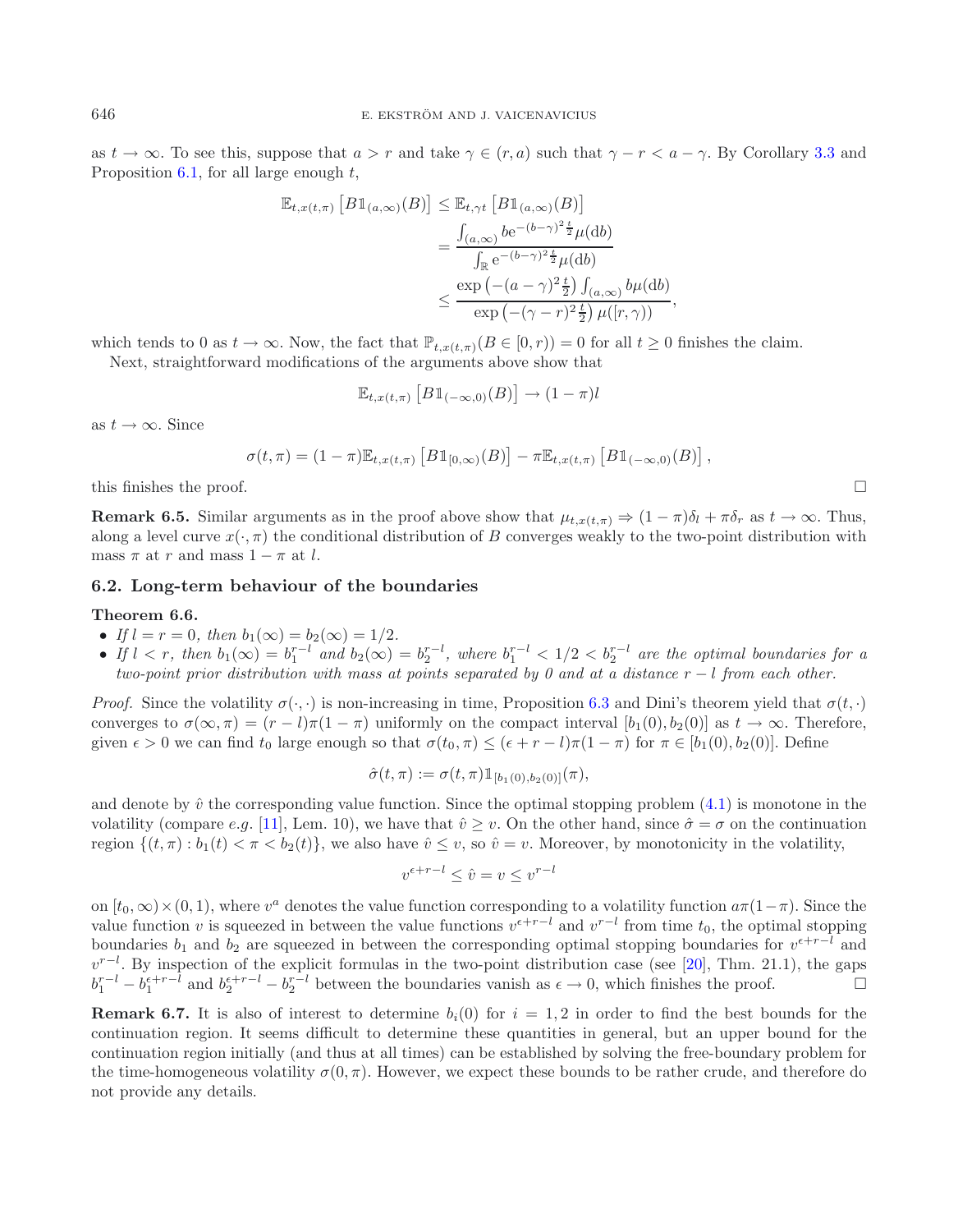

FIGURE 1. The boundaries  $b_1$  and  $b_2$  calculated numerically for the case of  $N(m, 1)$ -prior (note that the boundaries do not depend on  $m \in \mathbb{R}$ ) and the cost of observation  $c = 0.5$  per unit time.

# 7. The normal prior distribution

<span id="page-21-0"></span>In this final section, we study the case of a normal prior distribution in further detail. In particular, we show that the kernel in the integral equations determined in Section [5](#page-16-0) can be calculated explicitly for normal priors. For similar results in the case of the two-point distribution, see [\[9](#page-22-20)].

First, recall from Section [3](#page-3-0) that a normal prior distribution with mean m and variance  $\gamma^2$  leads to a volatility surface  $\sigma(\cdot, \cdot)$  that is symmetric around the line  $\pi = 1/2$ . As a result, the stopping boundaries  $b_1$  and  $b_2$ are also symmetric around  $\pi = 1/2$  with  $b_2(t) = 1 - b_1(t)$ , so it suffices to solve a single integral equation to determine both boundaries. Next, recall that the conditional distribution  $\mu_{t,x}$  is normal with standard deviation  $\gamma(t) := \gamma/\sqrt{1 + t\gamma^2}$ . Consequently, the x-value that gives  $\pi(t, x) = b(t)$  is such that the conditional drift equals

$$
m(t) := \Phi^{-1}(b(t))\gamma/\sqrt{1 + t\gamma^2}.
$$

Now, given  $s > 0$ , let Y denote a  $N(m(t)s, s + s^2\gamma^2(t))$ -distributed random variable. Then using [\(3.14\)](#page-7-2), we calculate

$$
K(t, s, b(t), b(t + s)) := \mathbb{P}\left(b(t + s) < H_{t+s}^{t, b(t)} < 1 - b(t + s)\right)
$$
\n
$$
= \mathbb{P}\left(b(t + s) < \Phi\left(\frac{m(t) + \gamma^2(t)Y}{\gamma(t)\sqrt{1 + s\gamma^2(t)}}\right) < 1 - b(t + s)\right)
$$
\n
$$
= \Phi(d_2) - \Phi(d_1),
$$

where

$$
d_1:=\frac{\varPhi^{-1}(b(t+s))\gamma(t)\sqrt{1+s\gamma^2(t)}-m(t)(1+s\gamma^2(t))}{\gamma^2(t)\sqrt{s+s^2\gamma^2(t)}}
$$

and

$$
d_2 := \frac{-\Phi^{-1}(b(t+s))\gamma(t)\sqrt{1+s\gamma^2(t)} - m(t)(1+s\gamma^2(t))}{\gamma^2(t)\sqrt{s+s^2\gamma^2(t)}}.
$$

Thus the kernel K appearing in the integral equation  $(5.6)$  and in the corresponding equation for the infinitehorizon formulation is explicit.